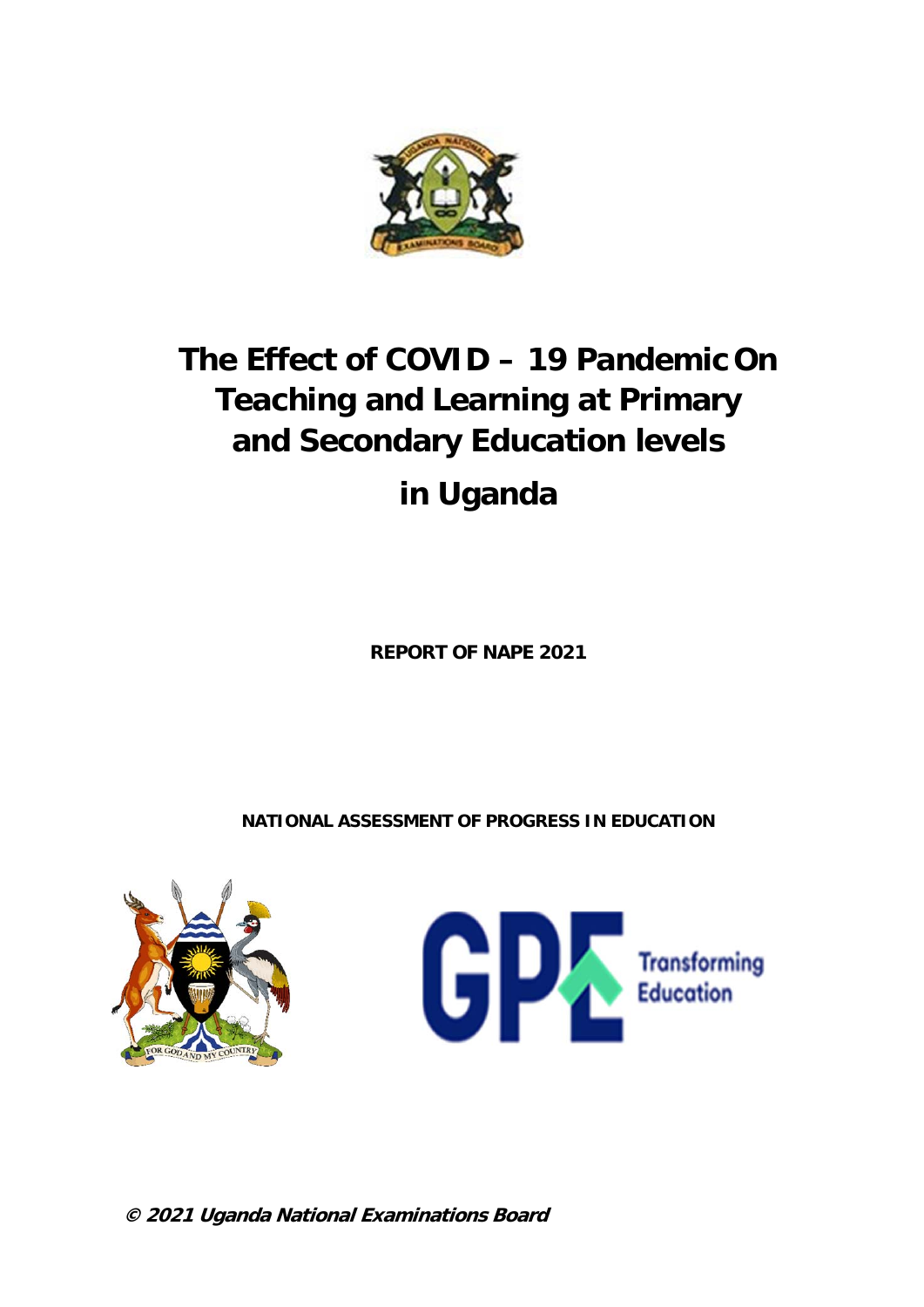Published by Uganda National Examinations Board

All rights reserved. Reproduction of this publication for educational or other noncommercial purposes is allowed without prior permission from the copyright holder provided the source is acknowledged.

Reproduction for re-sale or other commercial purposes is prohibited, unless prior permission, in writing, is obtained from UNEB.

For further information, please refer to:

The Executive Director Uganda National Examinations Board P.O. Box 7066 **KAMPALA** UGANDA

Telephone: 256 414 286635/6/7 256 414 286173

Email: uneb@uneb.ac.ug (or) unebsecretariat@gmail.com Website: www.uneb.ac.ug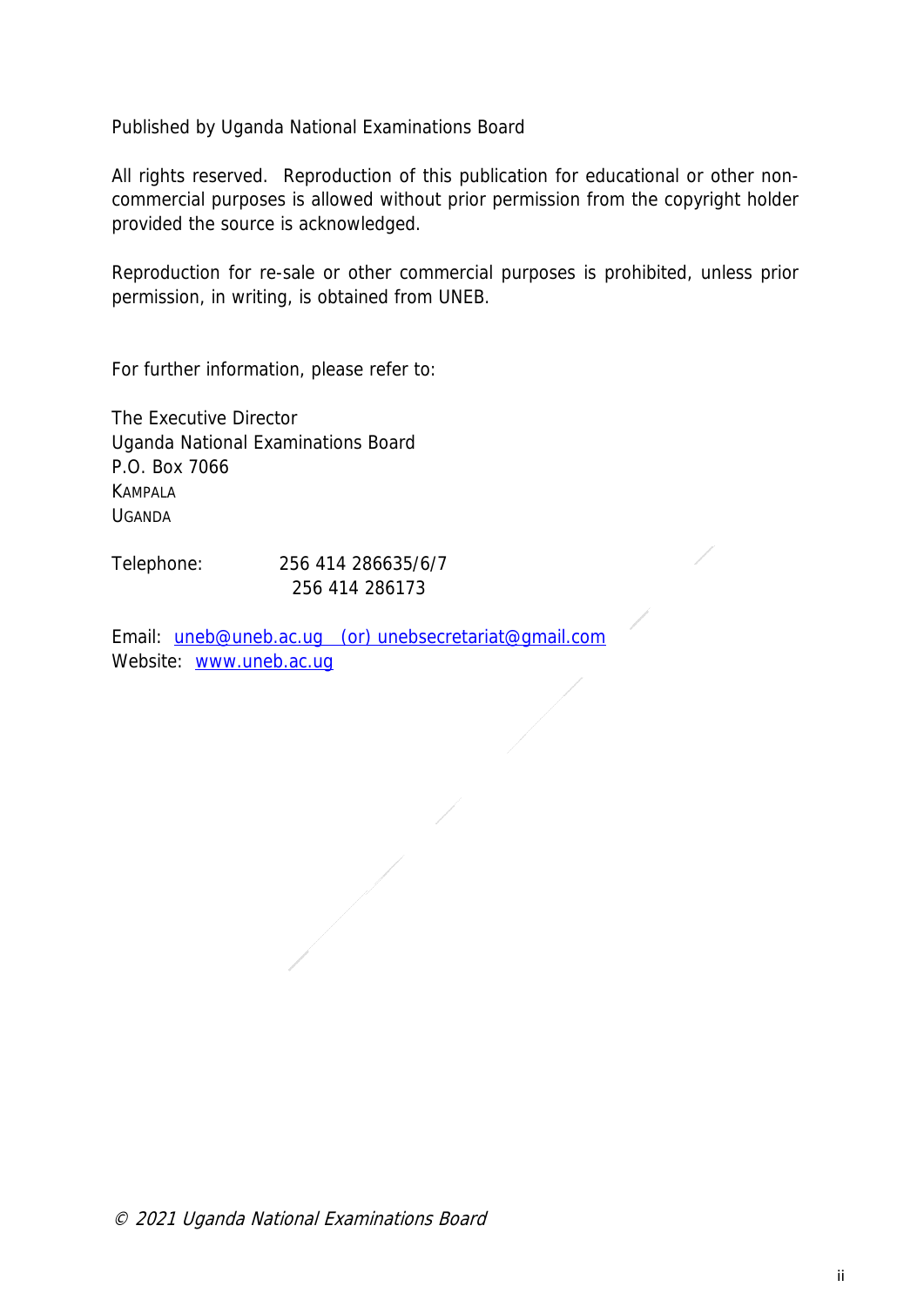A publication of the Report on the Effect of COVID - 19 Pandemic On Teaching and Learning at Primary and Secondary Education levels in Uganda; Uganda National Examinations Board.

Prepared by: **Dan Kyagaba** Manager, NAPE

> **Amos Opaman** Senior Examinations Officer

**Jumanyol Kennedy** Examinations Officer

#### **Sserunkuuma Lutalo Bbosa** Examinations Officer

## **NAPE Advisory Committee:**

Chairperson Prof A J Lutalo Bosa , Vice Chancellor, Team University; Ministry of Education and Sports: Director, Basic and Secondary Education; Commissioner, Education Planning and Policy Analysis; Commissioner, Basic Education; Commissioner, Teacher Instructor Education and Training; Director, Directorate of Education Standards (DES); Director, National Curriculum Development Centre (NCDC); Chairperson, Education Service Commission; Representative, Private Schools; Chairperson, Primary School Headteachers' Association; Chairperson, Secondary School Headteachers' Association; Chairperson, Principals' Association of Uganda; Representative, Catholic Secretariat; Representative, UMEA; Representative, Anglican Church; Dean, School of Education, Makerere University; Representative, Teacher Education, Kyambogo University; Regional public representatives: Northern, Eastern, Central, Western; and UNEB Top Management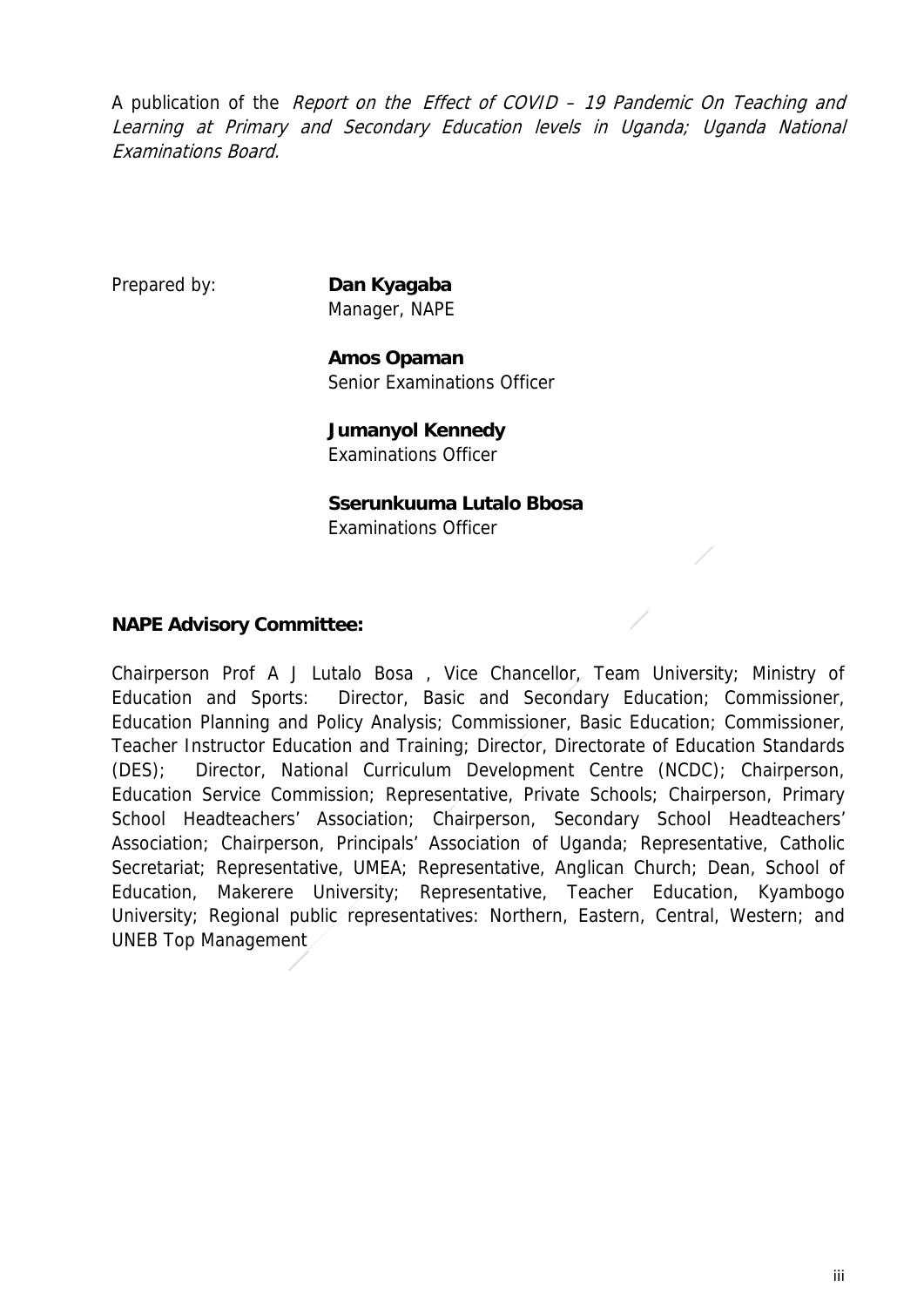#### **ACKNOWLEDGEMENTS**

We thank the Almighty God for our lives and his blessings throughout the period when the assessment was conducted and the eventual production of the report. The assessment exercise was conducted at a time when schools, community and other institutions like UNEB were already experiencing the threat of COVID – 19 pandemic. Therefore, it was by the grace of God that the exercise was successfully completed.

We wish to extend our sincere appreciation to all the learners, teachers and parents who participated in the assessment as testees and/or respondents. We are also indebted to the teachers and other officers from various institutions who participated as team leaders, test administrators, scorers, data entrants and monitors. Your commitment in the field administration exercise is greatly appreciated. We also extend our appreciation to the Headteachers and District (Municipal) Education officers for their organization and cooperation before and during the field administration exercise.

We extend our sincere gratitude to the Ministry of Education and Sports and the Global Partnership for Education (GPE) who provided the financial support for the assessment.

Our appreciation also goes to the Chairperson, Professor Lutalo-Bosa and members of the NAPE Advisory Committee and the UNEB Secretariat staff for their guidance of the assessment and participation in the assessment at different stages; despite the many challenges faced during the assessment.

Appreciation also goes to the officers of the Education Planning and Policy Analysis Department of the Ministry of Education and Sports for their great contribution during the planning and other processes of the assessment.

The dear colleagues, the rest of the NAPE staff; Mrs. Maria Lubwama, Mr. John Bwete, Ms. Solomy Namukwaya, Mrs. Grace N. Kamulegeya, Mrs. Barbara K. Barigye and Mrs. Dorothy K. Ssettuba are also highly appreciated for their invaluable contribution towards the assessment.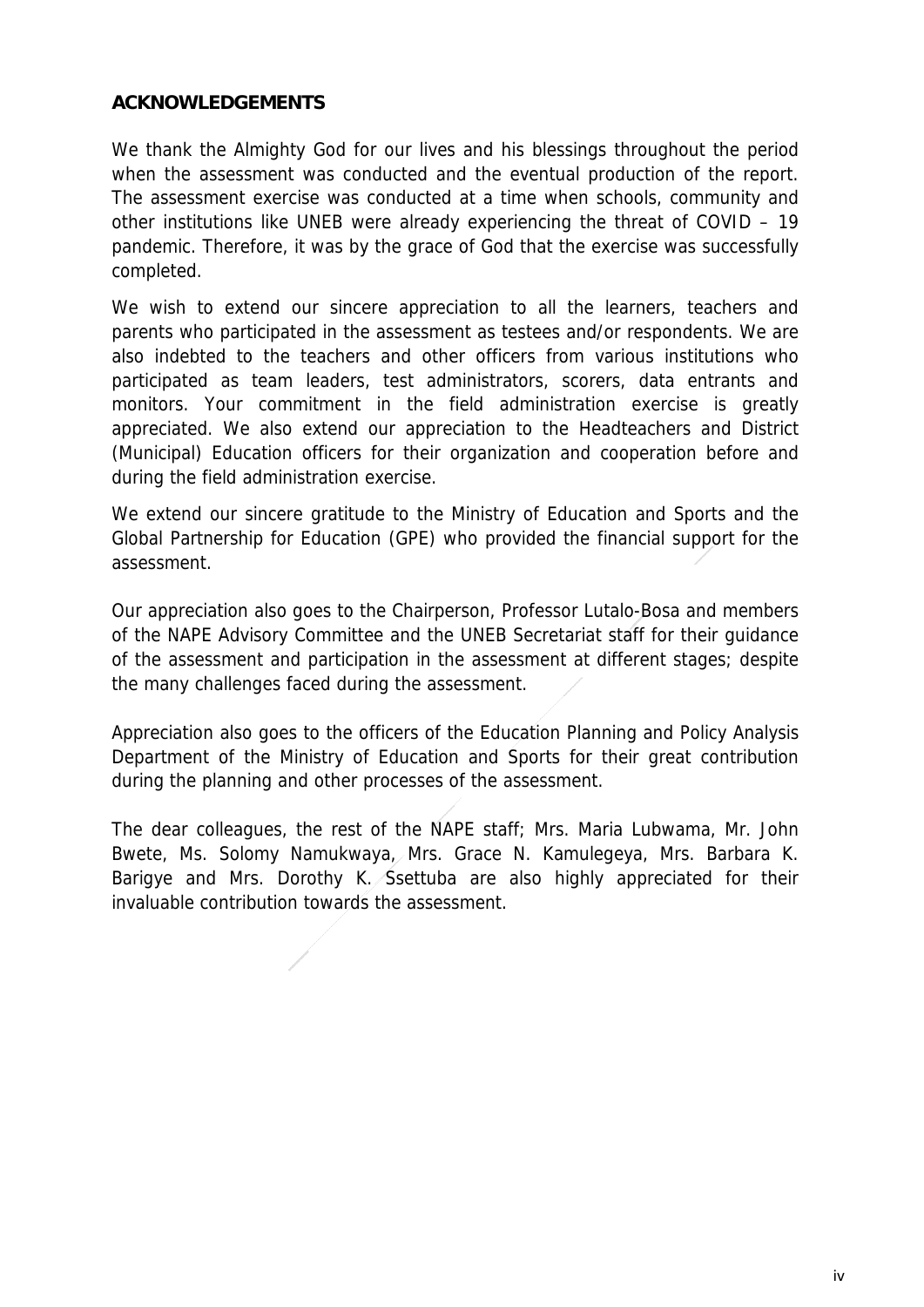# **TABLE OF CONTENTS**

| 1.0   |                                                                                     |
|-------|-------------------------------------------------------------------------------------|
| 1.1   |                                                                                     |
| 1.2   |                                                                                     |
| 2.0   |                                                                                     |
| 2.1   |                                                                                     |
| 2.2   |                                                                                     |
| 2.3   |                                                                                     |
| 2.3.1 |                                                                                     |
| 2.3.2 |                                                                                     |
| 2.3.3 |                                                                                     |
| 3.0   |                                                                                     |
|       | Objective One: To establish whether learners have retained the content of what they |
|       |                                                                                     |
|       | Objective Three: To establish the effects of COVID-19 on teachers16                 |

 $\frac{1}{\sqrt{2}}$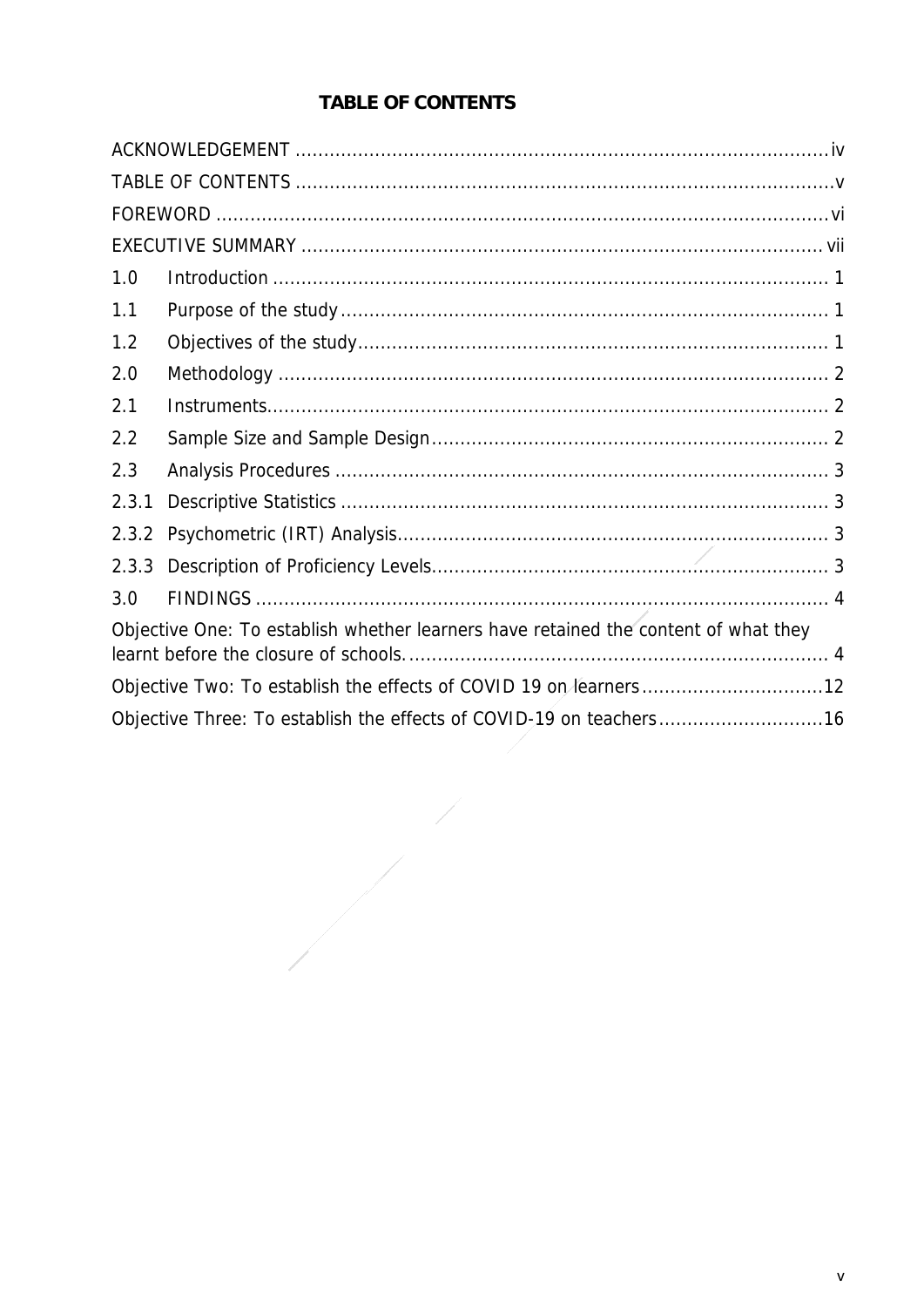#### **FOREWORD**

The whole world is currently grappling with the deadly COVID- 19 pandemic. Much effort is currently directed towards devising strategies aimed at mitigating the impact of COVID – 19 pandemic on peoples' lives and the social – economic stability of communities. It has greatly affected all aspects of life. One of the key aspects of life that has been greatly hit by the pandemic is education.

The Ministry of Education and Sports has had to draw up programmes for staggered reopening of various classes, which programmes have not been easy to adhere to as a result of the uncertainities caused by the pandemic. There was therefore, need to determine the effects of the disruption on the teaching and learning process.

The Ministry of Education and Sports tasked UNEB to conduct a NAPE assessment as part of the study of the effects of COVID – 19 pandemic on the teaching and learning at the primary and secondary education levels. The report of the findings is ready for use.

As UNEB, we are grateful to the Ministry of Education and Sports and the Global Partnership for Education for the support towards the entire assessment exercise and eventual production of this report. We thank the Almighty God who made it possible for the assessment to be completed despite the many odds.

It is my sincere hope that the findings will help the Ministry of Education and Sports and other stakeholders in education in their efforts to mitigate the impact of COVID – 19 pandemic on the teaching and learning process in our country.

Odongo **EXECUTIVE DIRECTOR**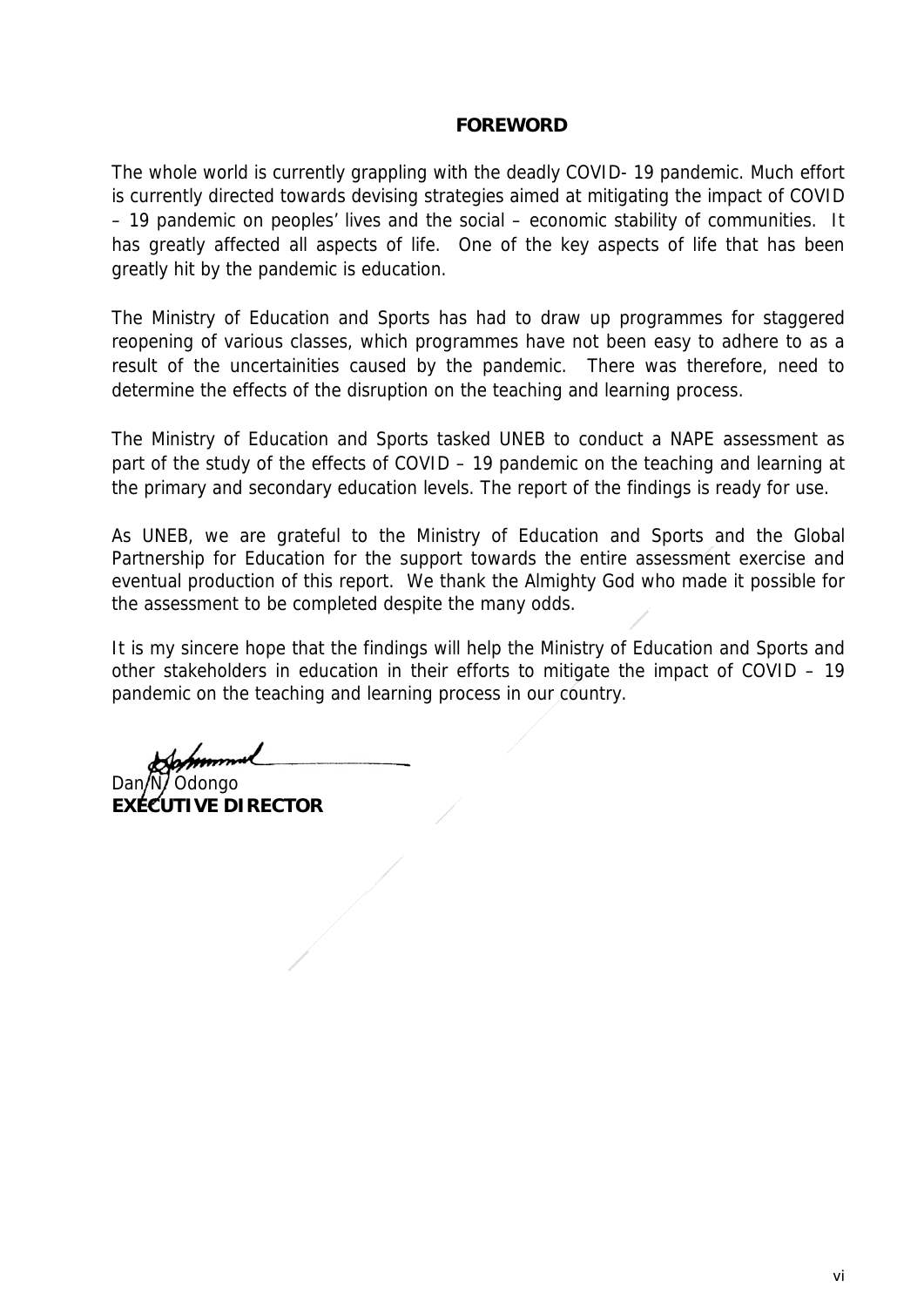## **EXECUTIVE SUMMARY**

Uganda was under lockdown due to the Covid-19 pandemic between March and September 2020. Schools were closed and learners and teachers stayed at home. During the lockdown, learners and teachers were affected in different ways. However, how (much) these groups were affected up to the time of school re-opening is not known.

As a result, the Ministry of Education and Sports (MoES) tasked Uganda National Examinations Board (UNEB) and Department for Education Planning and Policy Analysis (DEPPA) to conduct a joint study on the "Effect of Covid-19 pandemic on Teaching and Learning at the primary and secondary education levels".

In order to establish the gap in achievement of the learners on reported back to school, the same NAPE 2018 primary six (P 6) tests of Numeracy and Literacy in English and NAPE 2017 senior three (S 3) tests of Mathematics and English, were administered to the cohort of primary six and senior three learners of 2021, respectively, who had reported back to school at re-opening. The data were equated and analysed through psychometric (item response theory) analysis procedures.

In addition to the written tests, focus group discussions were also held with the learners and face-to-face interviews were conducted with their teachers who had reported back to school while telephone interviews were also conducted with those teachers and parents of P 6 and S 3 learners who had not reported back to school, to gain a deeper understanding of the effect of the pandemic on teachers and learners. To establish whether the schools retained the learners and teachers when they reopened, the study relied on their attendance registers before and after the lockdown.

#### **Sample Size and Sample Design**

**Quantitative Data:** The sample size consisted of 9,995 Primary 6 learners (48.9% boys) from 500 primary schools and 5,935 Senior 3 learners (53.8% boys) from 200 secondary schools in 100 districts.

A stratified three stage cluster sampling design was used. Stratified by 15 sub-regions, at least 4 districts were randomly selected through probability proportional to size (except for Kampala with only one district). From each of the sampled districts, 5 primary and 2 secondary schools were randomly selected through probability proportional to learners' enrolment. A simple random sample of 20 Primary 6 and 30 Senior 3 learners was obtained from each of the sampled schools. However, where the school had less than the required number of learners, a compensation was made by oversampling more learners from another school in order to realize the required minimum number of learners required per district.

**Qualitative Data:** In the sampled schools, two teachers of P 6 or S 3 class who had reported back to school were selected for face-to-face interview while a sample of two (2) teachers who had not reported back to school and two (2) parents of P 6 or S 3 learners who had not reported back to school were also selected for telephone interview.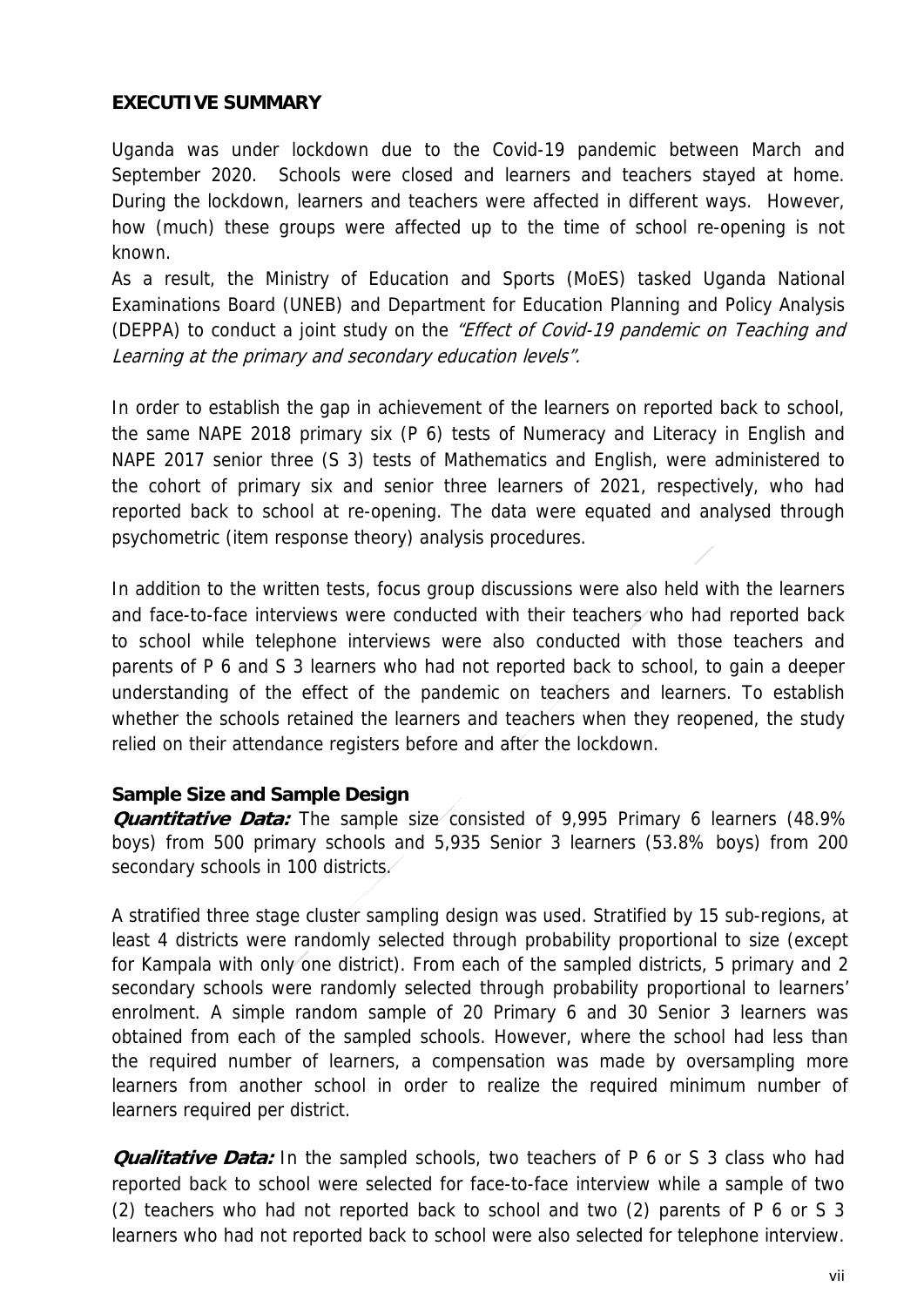In addition, focus group discussions were also held with 10-12 of P 6 or S 3 learners (most of whom had not been selected for the written tests). Respondents for the interview and participants in the Focus Group Discussion (FGD) were purposively selected taking into account the gender of the respondents.

# **FINDINGS**

The findings are summarized according to the objectives:

**Objective One:** To establish whether learners have retained the content of what they learnt before the closure of schools.

1. The gap in achievement levels of learners before and after the lockdown

## **Description of Proficiency Levels**

The achievement of learners was categorized into four proficiency levels and each subject had its unique performance band.

Table 1: Description of level of knowledge and skills demonstrated, by proficiency levels (bands)

| <b>Band</b>   | <b>Proficiency level</b> | Level of knowledge and skills                                                             |
|---------------|--------------------------|-------------------------------------------------------------------------------------------|
| <b>Band 4</b> | <b>Highly Proficient</b> | An exceptionally high level of<br>understanding of concepts and use<br>of relevant skills |
| <b>Band 3</b> | Proficient               | High level of understanding of<br>concepts and use of relevant skills                     |
| <b>Band 2</b> | Moderately proficient    | Basic understanding of concepts<br>and use of relevant examples                           |
| Band 1        | Lowly proficient         | Limited understanding of concepts<br>and use of relevant skills                           |

A learner was considered proficient if he/she was in band 3 or 4. Band 3 was the desired minimum level of proficiency.

Assuming similarity in the cohorts, results show that the percentage of P 6 learners rated proficient in Literacy in English and Numeracy in 2021 dropped by 4.7 and 13.4, respectively, from that of 2018. This result also implies that learners were more affected in Numeracy.

At S 3 level, results show that the percentage of learners rated proficient in English Language and Mathematics in 2021 increased by 10.3 and 3.2, respectively, from that of 2017. This, therefore, implies that more learners actually became proficient in English Language than in Mathematics. It is worth noting that the study in 2017 targeted only learners from hard to reach schools in the rural areas.

2. Whether Learners learnt at home during the lockdown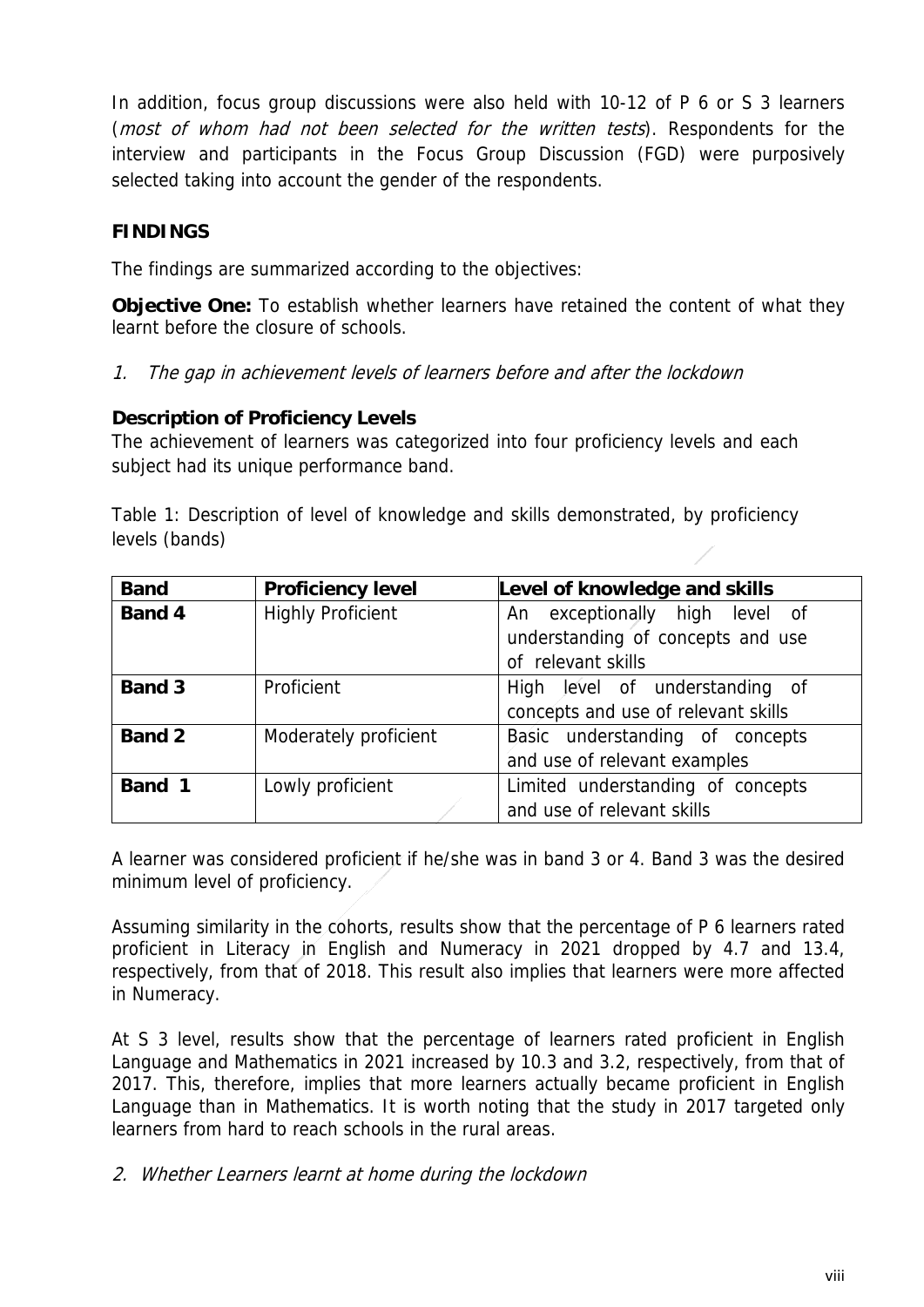In almost two thirds (66.5%) of the 269 primary schools, P 6 learners reported that they had some form of learning during the lockdown while in just over half (55.4%) of the 83 secondary schools S 3 learners reported that they had some form of learning.

Similarly, the proportion of learners who said that they learnt at home during the lockdown was higher in the urban areas than in the rural areas. In less than half (48%) of the secondary schools in urban areas did S 3 learners report that there was some form of learning.

Both P 6 and S 3 learners in majority (60%) of the primary and secondary schools reported that they continued to learn during the lockdown through: Radio, Home study materials distributed by MoES or Television. The other mode of learning used by learners in 10% or less of the schools were: coaching, zoom meeting or group discussion.

## 3. Why some learners never learnt while at home during Lockdown

In at least half of the primary schools and two-thirds of the secondary schools, learners could not learn during the lockdown because of engagement in home chores and casual labour. They never had time to learn during the day and would feel tired at the end of the day's work. In 10% of the secondary schools, the S 3 learners reported that they could not learn while at home because they had lost interest in learning.

## **Objective Two: To establish the effects of COVID 19 on learners**

## 1. Have all the learners reported back to school?

Results show that 10% of the P 6 learners and 13% of the S 3 learners didn't report back to school. Gender wise, the proportion of P 6 girls (8%) who didn't report back to school was significantly lower than that of boys (10.2%) i.e., male learners were more affected than female learners; the proportion of P 6 learners in rural areas (11.3%) who didn't return back to school was also significantly higher than that of urban areas (1.9%) and while private primary schools gained more P 6 learners  $(1.5\%$  more) at re-opening, 11.8% of the learners in public primary schools didn't return back to school.

At S 3 class, there was no significant variation in the proportion of learners who didn't report back to school by gender, location or school ownership i.e., they were affected equally gender-wise, location-wise or ownership-wise.

## 2. What are the reasons for not reporting back?

In order to overcome the challenge of locating for interview those learners who had not reported back to school, parents of those learners were interviewed on their behalf through phone calls.

According to parents, the following are the reasons why their children did not report back to school after the lockdown;

Lack of tuition fees was a hindrance to 40% of both P 6 and S 3 learners who did not report back to school.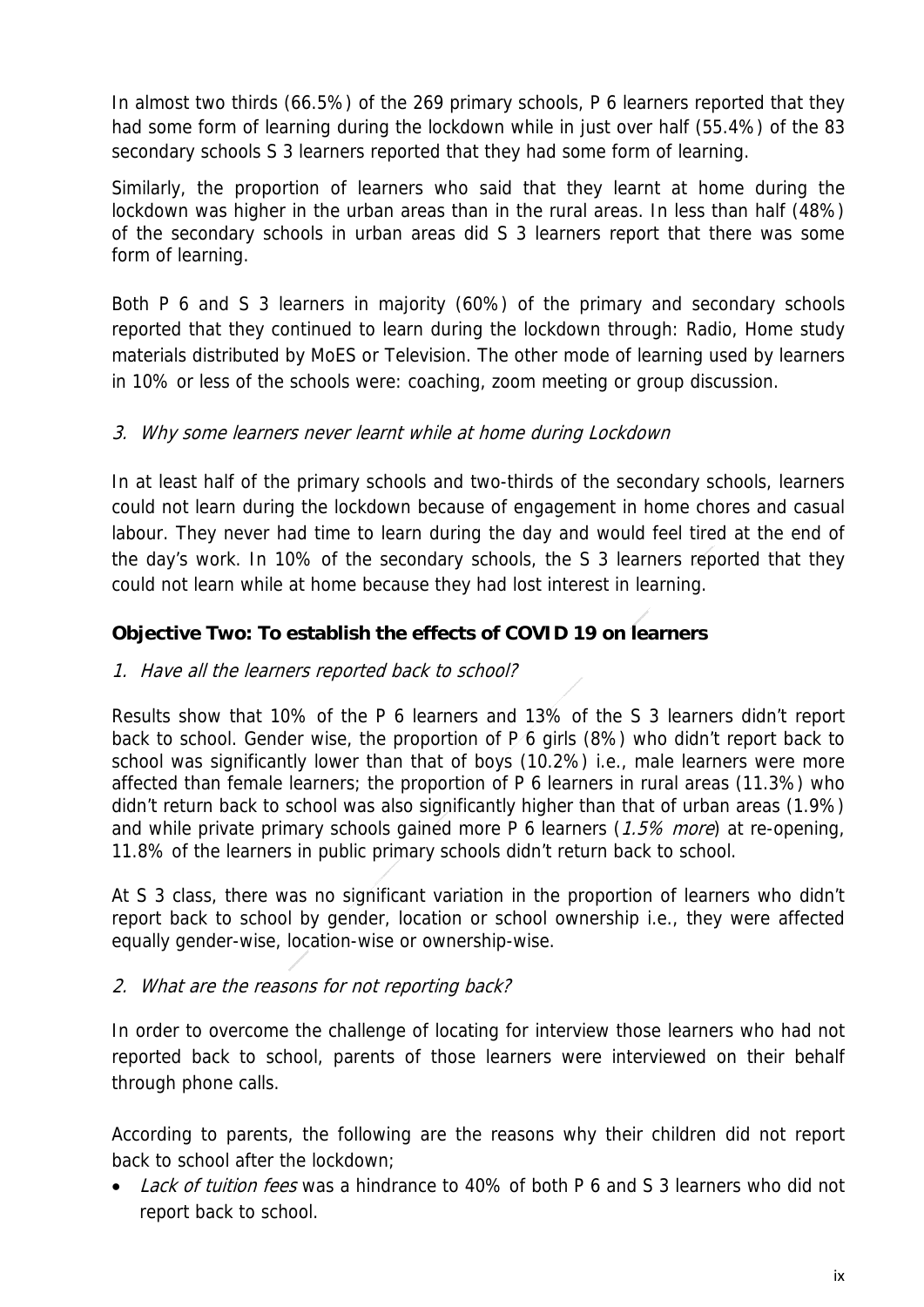- Teenage pregnancy affected 18% of P 6 and 30.5% of S 3 girls who did not report back to school while early marriages hindered 10% of P 6 and 23% of S 3 learners who did not report back to school.
- Preference for casual labour over studies hindered 14% of P 6 and 12% of S 3 learners who did not return to school.
- Loss of interest in the studies affected 13% of P 6 and 7% of S 3 learners who did not return to school.

# 3. Parents' plan for children who did not report back to school after lockdown

- Parents who lacked school (tuition) fees for their children, reported that they planned to take the learners back to school when finances become available.
- Parents whose daughters got pregnant, planned to take them back to school after delivery.
- Parents whose children preferred casual labour to formal studies, planned to take the childrren for skilling courses.
- Parents whose children lost interest in formal studies, planned to talk to (counsel) them in order to convince them to go back to school.
- Some parents of P 6 learners and 10.2% of parents of S 3 learners did not have any plan at all for their children's return to school.
- 4. Challenges faced by learners during lockdown

In at least 55% of primary schools and at least 72% of secondary schools, learners who reported back to school shared the challenges they faced as follows;

- Child labour the learners reported that they were over-worked (got tired). They suggested that amount of domestic work given should be regulated.
- Domestic violence disputes between parents/guardians and their use of abuse language, corporal punishments, etc on the children. Some of the children became traumatized. The children suggested that parents should peacefully settle disputes and also guide and counsel them instead of abusing them.
- Sexual abuse by relatives and other community members/ early marriages. They suggested that learners should be empowered to report child abuse and domestic violence to police.

The other challenges reported by learners (who reported back to school) in less than 40% of the schools were;

- Inadequate finances to cater for family needs the learners suggested that government should support citizens with relief e.g., funds and food.
- Inadequate parental support to girls/teenage pregnancy the learners suggested that parents should provide for the girls.
- Kidnaps/Arrests by police/Idleness/joining bad peer groups the learners suggested that teenagers should be sensitised by parents and or community leaders against the dangers of joining bad groups.
- Inability to worship and uncertainty about schools reopening date.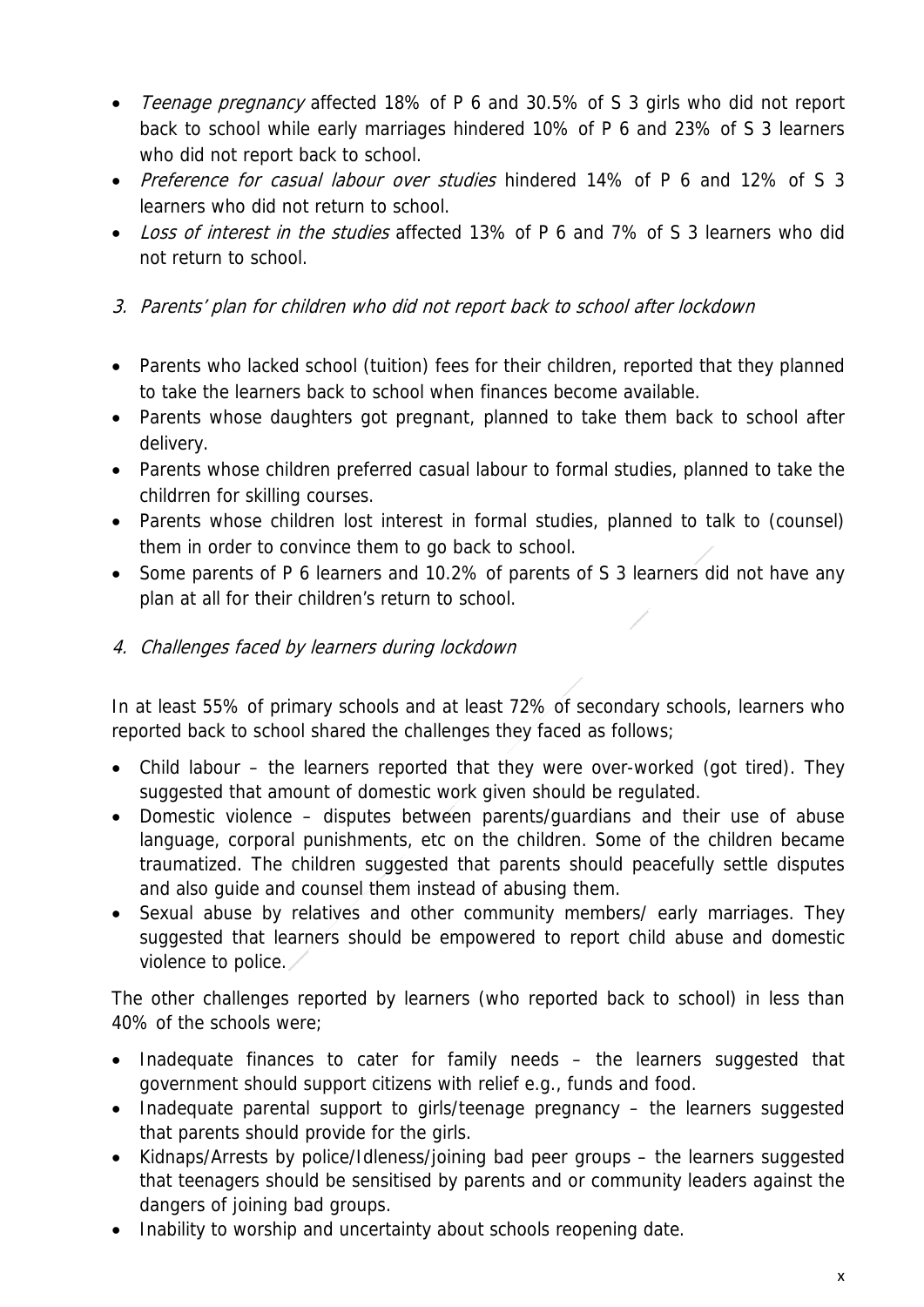## 5. Achievements by Learners who reported back to school Amidst Challenges Faced

In at least 90% of the primary and secondary schools, the learners who reported back to school reported that they acquired basic skills relevant to house chores i.e. cleaning, cooking and washing, and baking during the lockdown.

The learners in over half of the primary and secondary schools also did say that they experienced positive behavioral change during the lockdown. Learners in some of the schools reportedly acquired new knowledge, experienced positive attitude (mind set) or entrepreneurship skills.

#### **Objective Three:** To establish the effects of COVID-19 on teachers

1. Have all the teachers reported back to school?

Overall, results showed that more teachers in public schools reported back to teach P 6 and S 3 learners at re-opening i.e., 7.4% more at P 6 and 7.8% more at S 3. This is attributed to the fact that some of the teachers of lower classes were also summoned back to school to handle the extra streams created for P 6 and S 3 learners as a result of social distancing. However, 8% of the P 6 teachers and 3.4% of the S 3 teachers in private schools didn't reported back to school. The difference was significant amongst P 6 teachers, by school ownership. While secondary schools in rural areas had 11.5% more teachers of S 3 learners reporting back at re-opening, 3.4% of the teachers in urban schools didn't report back to school.

It is important to note that that this study considered the number of teachers who were handling P  $6 - P$  7 and S  $3 - S$  4 at re-opening rather than how many of those very teachers who taught P 6 ad S 3 classes before the lockdown did not report back to school.

2. What were the reasons given by the teachers for not returning following the reopening of schools?

Those teachers who did not report back to school after the lockdown were also asked to explain why they did not return to school. These were 47 teachers of P 6 class and 23 teachers of S 3 class. The majority of them had lost interest in teaching because of inadequate or no pay and yet the income generating activities they had established proved a better alternative in terms of earnings.

3. Whether teachers who reported back to school experienced any challenges during the lockdown

A total of 519 teachers of P 6 class and 165 of S 3 class who reported back to school were interviewed. Nearly all of them (97.5% of P 6 and 100% of S 3) reported that they faced some form of challenges during the lockdown. The teachers who did not report back to school also experienced similar challenges.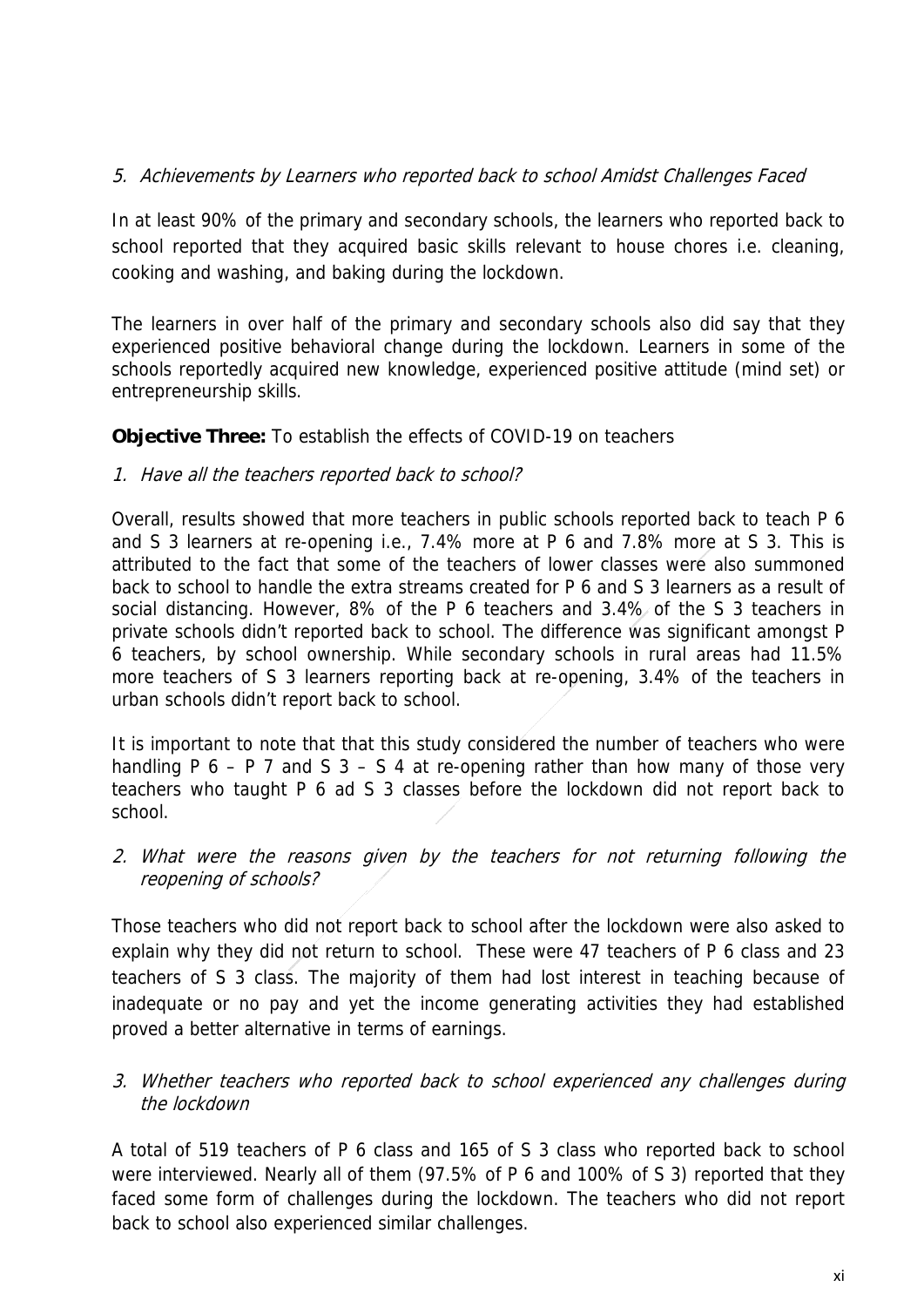Teachers in the majority of primary and secondary schools experienced financial distress and social challenges;

- 47% of those teachers of P 6 class and two-thirds (66.7%) of those teachers of S 3 class experienced inability (financial distress) to provide for their family and friends because there was no salary for teachers in private schools and also lack of allowances of any kind for those teachers in public schools. They tackled this challenge by either starting income generating income, farming or borrowing money from friends and relatives and/or spending their savings.
- Because of high transport costs and other restrictions, about a half of the teachers did say that they were not able to make visits to any person so as to relieve the stress of the pandemic.

The affected teachers suggested that the challenge of financial distress could have been mitigated through;

- Giving them interest free loans,
- Government supporting teachers in private schools with relief in form of rent, food stuff and medication or allowing teachers to access a percentage of their savings with NSSF/pension funds
- Private schools continuing to pay salaries to its teachers or provide relief in form of rent, food stuff and medication.

## 4. Achievements by Teachers who reported back to school Amidst Challenges faced

Although teachers experienced a number of challenges, they also achieved many good things;

- Had enough time with/for the family/community/self 77.8% of P 6 teachers and 73.3% of S 3 teachers
- Started income generating activities  $\sim$  57.6% of P 6 teachers and 65.5% of S 3 teachers
- **Became creative (innovative)**  $-$  39.3% of P 6 teachers and 38.2% of S 3 teachers
- Had enough time for their side business 28.9% of P 6 teachers and 31.5% of S 3 teachers
- Received support from family members, friends, school authority and Government or NGOs – 29.6% of P 6 teachers and 22.5% of S 3 teachers
- 5. What will happen to the income generating activities now that the schools are fully open?

Results show that more than half of the P 6 and S 3 teachers started income generating activities during the lockdown. The challenge is now how the teachers will sustain the businesses while they are at school teaching. Teachers reported that they would sustain the businesses in three ways namely;

- Hire someone to run it
- Handover business to a family member
- Attend to it when not engaged at school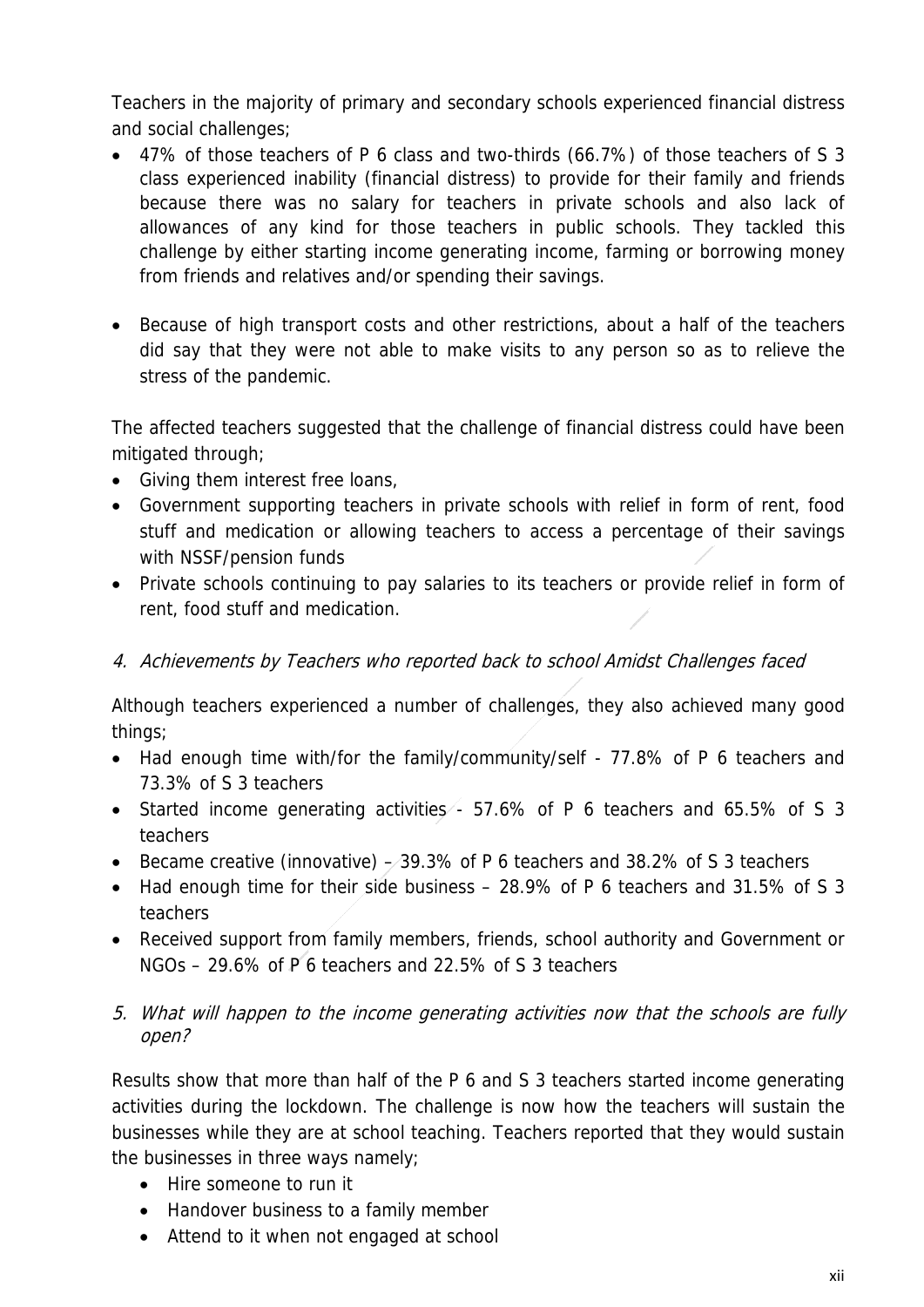# **1.0 Introduction**

Uganda was under lockdown due to the Covid-19 pandemic between March – September 2020. Schools were closed and learners and teachers stayed at home. During the lockdown, learners and teachers were affected in different ways. However, how (much) these groups were affected up to the time of school re-opening is not known.

As a result, the Ministry of Education and Sports (MoES) tasked Uganda National Examinations Board (UNEB) and Department for Education Planning and Policy Analysis (DEPPA) to conduct a joint study on the 'Effect of Covid-19 pandemic on Teaching and Learning at the primary and secondary education levels in Uganda'. The study was sponsored by the Global Partnership for Education. It involved the administration of NAPE written tests to a sample of Primary six (P 6) and Senior three (S 3) learners in Uganda. Besides the tests, qualitative data were also collected through Focus Group Discussion (FGD) and Key Informant Interviews.

# **1.1 Purpose of the study**

The overall purpose of the study was to investigate the effect of COVID-19 pandemic on teaching and learning at primary and secondary education levels in Uganda.

# **1.2 Objectives of the study**

The specific objectives of the study were:

- a) To establish the achievement levels of learners on return to school after lockdown
- b) To establish the effect of COVID-19 on learners' return to school/during the lockdown
- c) To establish the effect of COVID-19 on teachers during the lockdown on return to school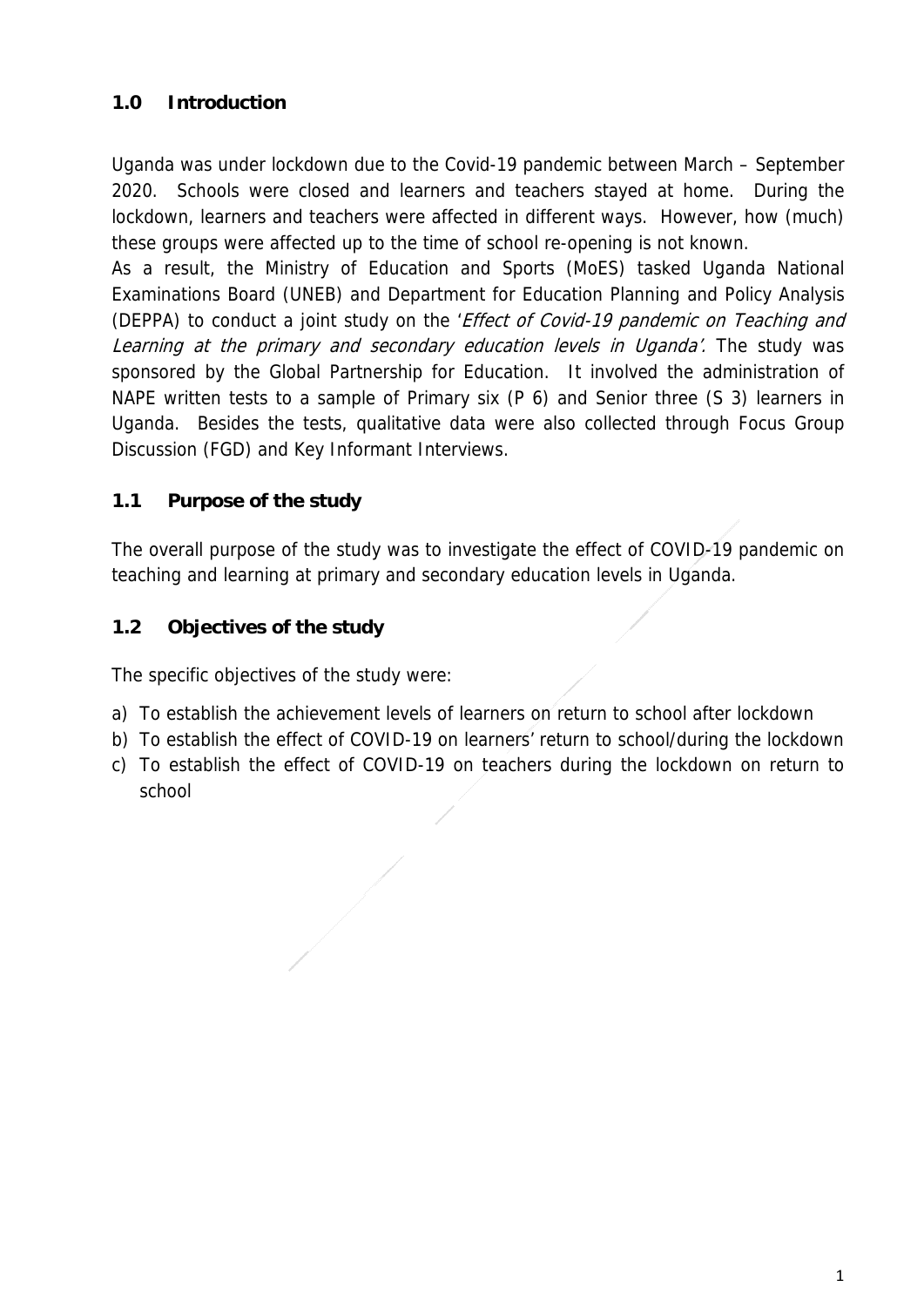# **2.0 Methodology**

The methodology of the study is discussed in the next sub-sections.

## **2.1 Instruments**

## 2.1.1 Written Tests

These consisted of Numeracy and Literacy in English tests at primary six and English and Mathematics at senior three.

## 2.1.2 Focus Group Discussion guide

This was used by the facilitators to guide the discussion with P 6 and S 3 learners (most of whom had not been selected for the written tests)

## 2.1.3 Interview schedule

This was used by the interviewer to guide the interview. The interview was conducted face-to-face with teachers of P 6 and S 3 learners who reported back to school; while the learners who did not return to school were interviewed over telephone. Parents of P 6 and S 3 learners who did not report back to school were also interviewed over telephone.

## **2.2 Sample Size and Sample Design**

**Quantitative Data:** The sample size consisted of 9,995 Primary 6 learners (48.9% boys) from 500 primary schools and 5,935 Senior 3 learners (53.8% boys) from 200 secondary schools in 100 districts.

A stratified three stage cluster sampling design was used. Stratified by 15 sub-regions, at least 4 districts were randomly selected through probability proportional to size (except for Kampala with only one district). From each of the sampled districts, 5 primary and 2 secondary schools were randomly selected through probability proportional to learners' enrolment. A simple random sample of 20 Primary 6 and 30 Senior 3 learners was obtained from each of the sampled schools. However, where the school had less than the required number of learners, a compensation was made by oversampling more learners from another school in order to realize the required minimum number of learners required per district.

**Qualitative Data:** In the sampled schools, two teachers of P 6 or S 3 class who had reported back to school were selected for face-to-face interview while a sample of two (2) teachers who had not reported back to school and two (2) parents of P 6 or S 3 learners who had not reported back to school were also selected for telephone interview. In addition, focus group discussions were also held with 10-12 of P 6 or S 3 learners (most of whom had not been selected for the written tests). Respondents for the interview and participants in the Focus Group Discussions (FGDs) were purposively selected taking into account the gender of the respondents.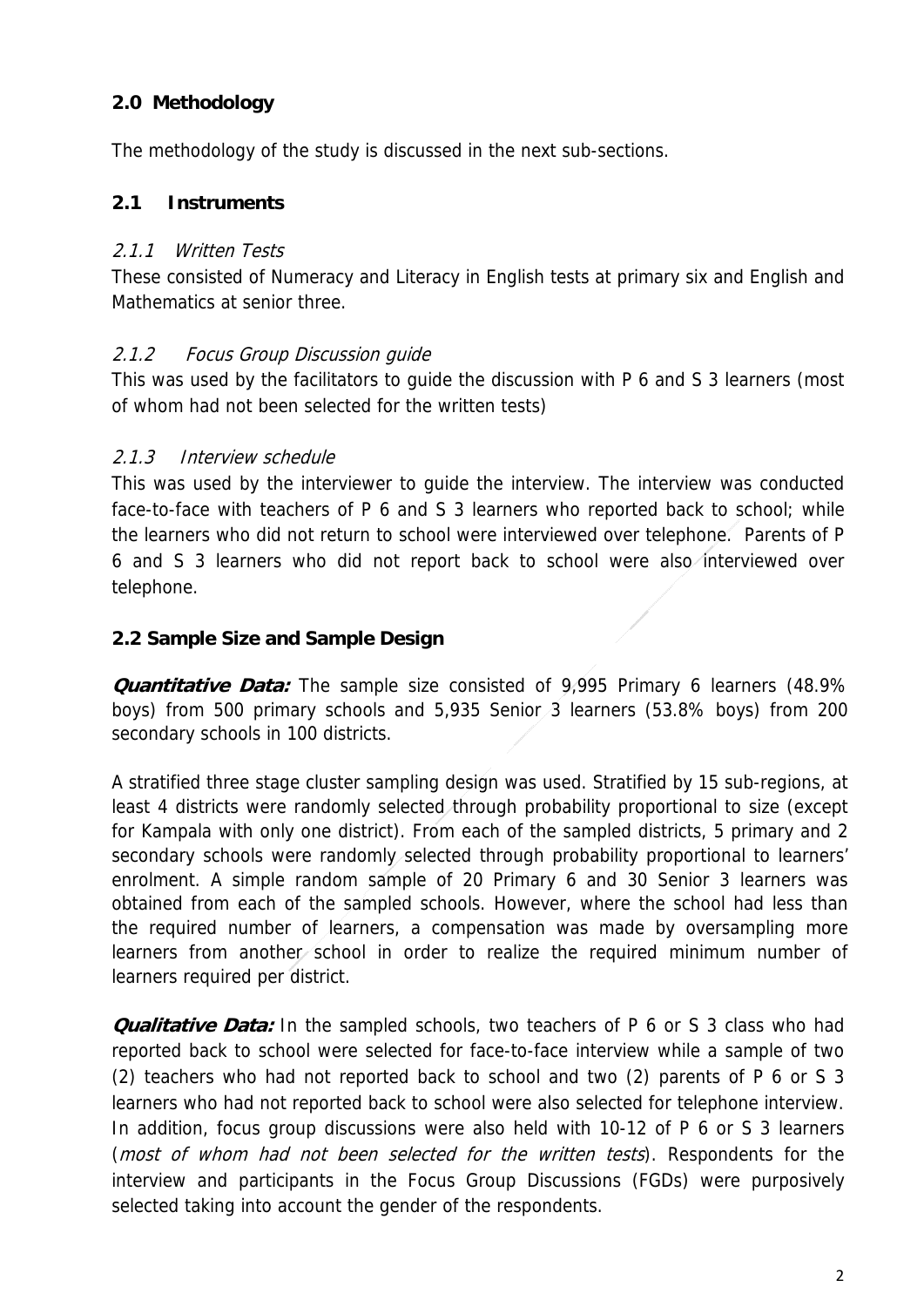# **2.3 Analysis Procedures**

Both descriptive and inferential statistical procedures were used during the analysis. As a specialised procedure, Psychometric (Item Response Theory) Analysis was followed.

# **2.3.1 Descriptive Statistics**

The frequency (number) and proportions of learners, teachers and parents who participated in Focus Group discussions and interviews were computed in order to explain the percentage of occurences by each category.

Survey mean percentage procedure was used to estimate the percentage of P 6/S 3 learners and their teachers who reported back to school after the lockdown. Inferential statistics was also applied to test significant differences by selected factors such as gender and location.

# **2.3.2 Psychometric (IRT) Analysis**

In order to establish the gap in achievement of learners on return to school, the NAPE 2018 primary six tests of Numeracy and Literacy in English and NAPE 2017 senior three tests of Mathematics and English, were administered to the primary six and senior three learners of 2021, respectively.

The 2017, 2018, and 2021 NAPE tests were individually analyzed using a suitable item response theory model. Before the 2018 and 2021 primary test scores and also 2017 and 2021 secondary test scores were equated, the test scores in the corresponding years that is; 2018 and 2021 for primary six and 2017 and 2021 for senior three were checked for differential item functioning (DIF).

The process eliminated items with drifting parameters and retained only those items whose difficulties and discriminations were approximately the same for both populations, that is, 2018 - P 6 , 2017 - S 3 learners and 2021 - P 6 and 2021 - S 3 learners. Items that functioned differentially across administrations were dropped from being anchor items. The test scores from the corresponding years were concurrently calibrated; thus putting the item measures on a common metric scale of reference – equating.

# **2.3.3 Description of Proficiency Levels**

The achievement of learners was categorized into four proficiency levels and each subject has its unique level of knowledge and skills expected of the learner.

Table 1: Description of level of knowledge and skills demonstrated, by proficiency levels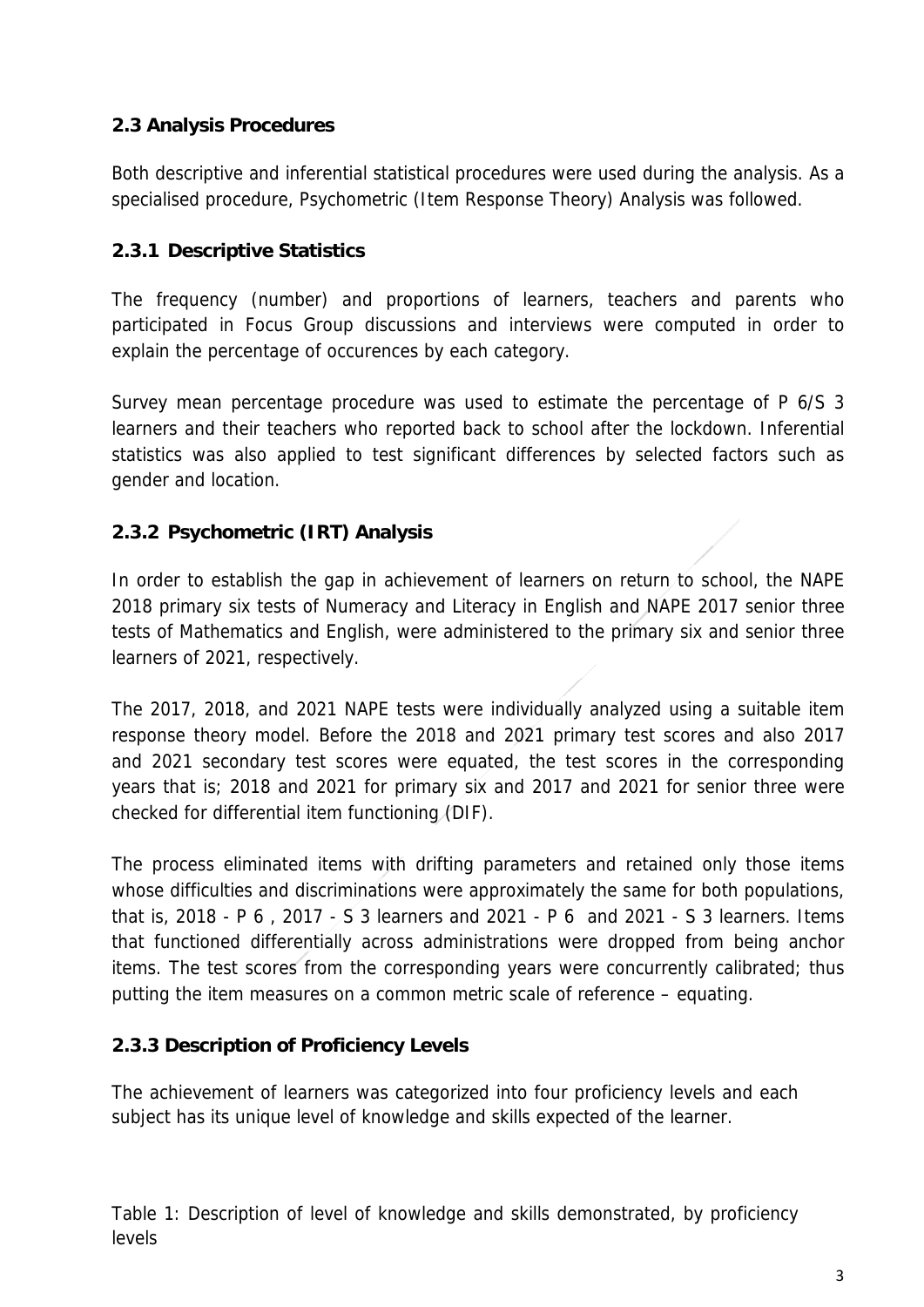| <b>Proficiency level</b> | Level of knowledge and skills                                                          |
|--------------------------|----------------------------------------------------------------------------------------|
| Lowly proficient         | Limited understanding of concepts and use of<br>relevant skills                        |
| Moderately proficient    | Basic understanding of concepts and use of<br>relevant examples                        |
| Proficient               | High level of understanding of concepts and use<br>of relevant skills                  |
| <b>Highly Proficient</b> | An exceptionally high level of understanding of<br>concepts and use of relevant skills |

A learner was considered to have reached the desired proficiency level if he/she was proficient or highly proficient.

# **3.0 FINDINGS**

The findings are summarized according to the study objectives:

**Objective One: To establish whether learners have retained the content of what they learnt before the closure of schools.** 

## **1.1 The gap in achievement levels of learners before and after the lockdown**

The achievement of P 6 learners in Literacy in English and Numeracy and that of S 3 learners in English Language and Mathematics is presented in this sub-section.

## **1.1.1 Achievement of P 6 Learners in Literacy in English**

Learners' achievement was categorized into four proficiency levels, that is, lowly proficient, moderately proficient, proficient and highly proficient. The competencies for each proficiency level are shown in Table 2.

Table 2: Description of level of knowledge and skills demonstrated, by proficiency levels

| Proficiency | Competencies                                                             |
|-------------|--------------------------------------------------------------------------|
| level       |                                                                          |
| Lowly       | Typical learners in this category can recognize common nouns,            |
| proficient  | extract information from a text, recognize and use common words          |
|             | in sentences, only begin an informal letter with a correct address       |
|             | and salutation.                                                          |
| Moderately  | In addition to having the skills in the above proficiency level, typical |
| proficient  | learners in this category can form plurals of words, re-arrange          |
|             | jumbled letters to form words, rearrange words to form sentences,        |
|             | extract information from continuous and non-continuous texts, use        |
|             | common vocabulary in context, and use the mechanics of basic             |
|             | English writing.                                                         |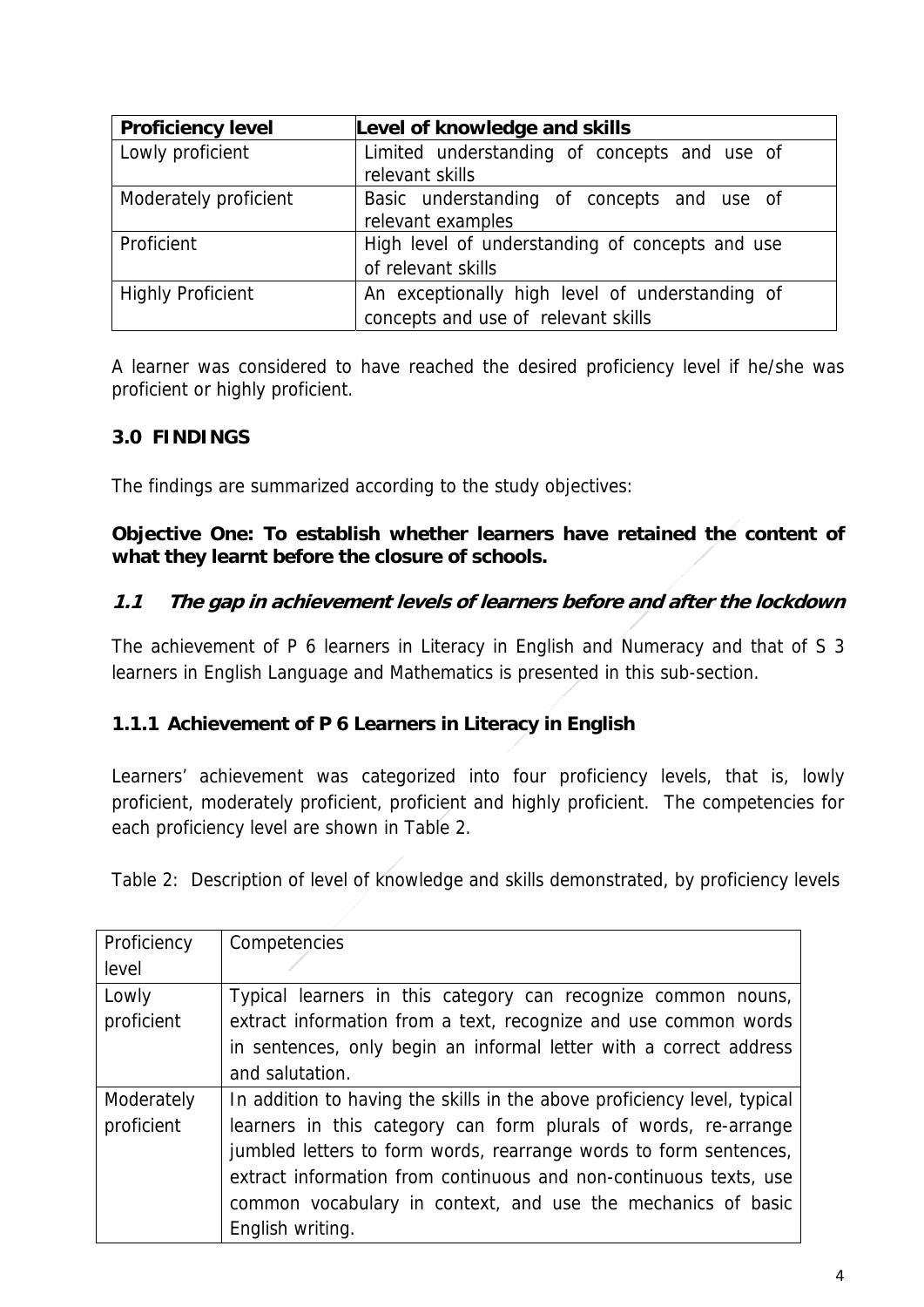| Proficient    | In addition to having the skills in the above proficiency levels,    |
|---------------|----------------------------------------------------------------------|
|               | typical learners in this category can use the correct tense, form    |
|               | comparative and superlative adjectives, construct grammatically      |
|               | correct sentences using verbs, draw inferences from a continuous     |
|               | text, draw simple inferences from everyday situations, and use       |
|               | complex grammatical structures.                                      |
| <b>Highly</b> | In addition to having the skills in the above proficiency levels,    |
| Proficient    | typical learners in this category can construct a grammatically      |
|               | correct sentence using a verb in the present-continuous tense,       |
|               | interpret information from a complex text, draw inference from a     |
|               | non-continuous text, use less familiar vocabulary correctly, produce |
|               | contextual meanings of words, and write a composition.               |

The desired minimum proficiency level expected of a P 6 learner is the *proficient* level. A learner is regarded *proficient* if he/she reaches the *proficient or highly proficient* level.

| Table 3: The proportion of Primary 6 learners rated proficient in Literacy in English in |  |  |
|------------------------------------------------------------------------------------------|--|--|
| 2018 and 2021, by selected factors.                                                      |  |  |

| Factor    | Category | Percentage          | Percentage       |  |
|-----------|----------|---------------------|------------------|--|
|           |          | Proficient<br>Rated | Rated Proficient |  |
|           |          | in 2018             | in 2021          |  |
| Overall   | All      | 31.8                | 27.1             |  |
| Gender    | Boy      |                     | 25.8             |  |
|           | Girl     |                     | 28.3             |  |
| Location  | Urban    |                     | 50.7             |  |
|           | Rural    |                     | 20.1             |  |
| Ownership | Public   |                     | 20.5             |  |
|           | Private  |                     | 55.6             |  |

Assuming similarity in the cohorts, results showed that the percentage of P 6 learners rated proficient in Literacy in English in 2021 dropped by 4.7 from that of 2018.

The statistics for 2018 by gender, school location and ownership are not shown in the table because the focus of the study was on achievement of learners in 2021, and the 2021 assessment considered only items that worked well both in 2018 and 2021.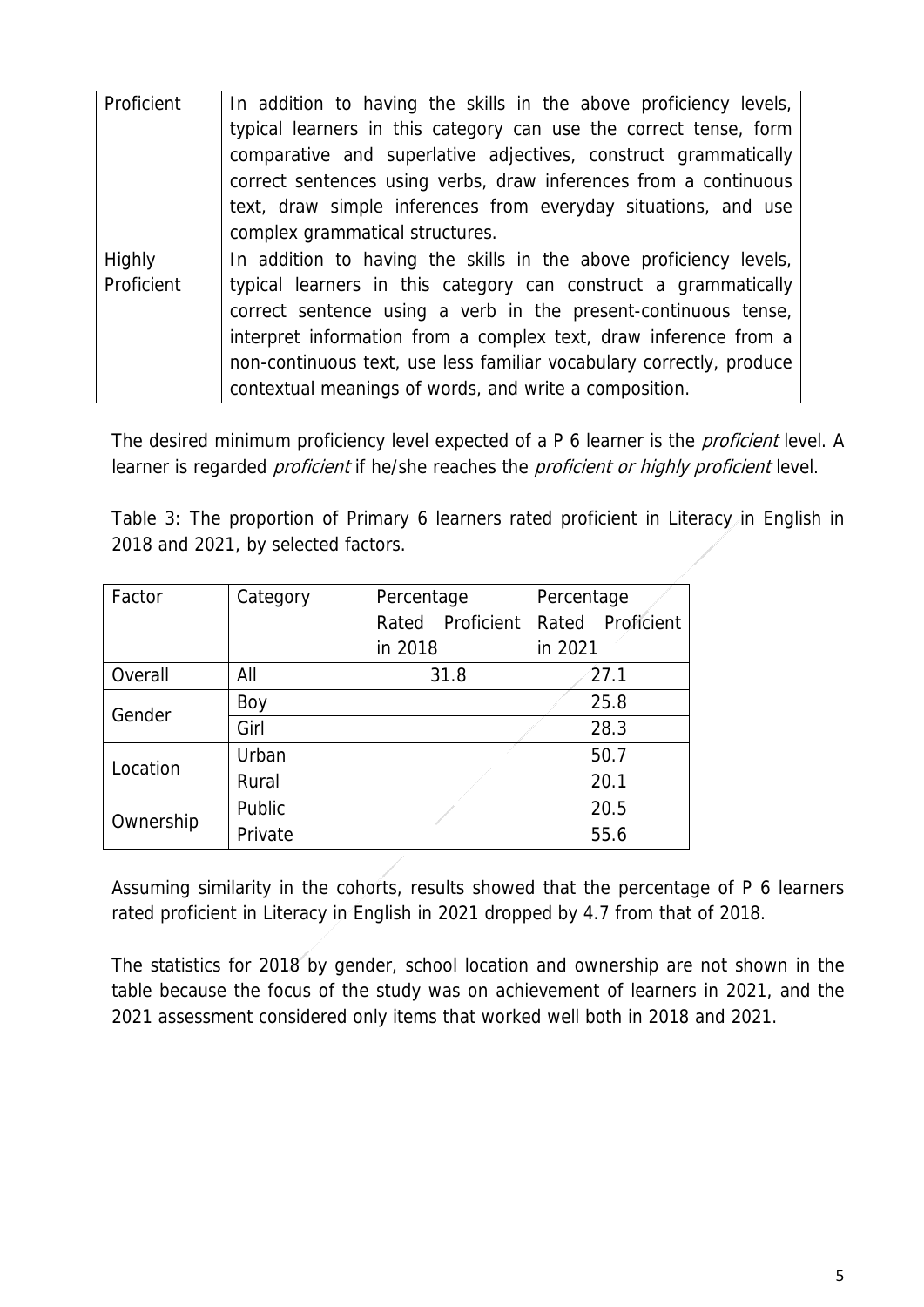# **1.1.2 Achievement of P 6 Learners in Numeracy**

The achievement of P 6 learners was categorized into four proficiency levels, that is, lowly proficient, moderately proficient, proficient and highly proficient. The competencies for each proficiency level are shown in Table 4.3.

Table 4: Description of level of knowledge and skills demonstrated, by proficiency levels.

| Proficiency   | Competencies                                                                |
|---------------|-----------------------------------------------------------------------------|
| level         |                                                                             |
| Lowly         | The learners in this category can perform basic numerical operations        |
| proficient    | such as addition of up to four-digit numbers with carrying, subtraction     |
|               | of up to three-digit numbers with borrowing, multiply two and three-        |
|               | digit numbers with carrying, add simple fractions with a common             |
|               | denominator, and recognize place values up to thousands.                    |
| Moderately    | In addition to having the skills in the above proficiency level, typical    |
| proficient    | learners in this category can solve word problems involving subtraction     |
|               | of up to four-digit numbers, divide up to four-digit numbers without        |
|               | remainders, name basic shapes, identify fractions, order numbers in         |
|               | ascending order, complete a pattern, extract information from simple        |
|               | graphs, represent sets using venn diagrams, write four-digit numbers        |
|               | in words, calculate simple profit.                                          |
| Proficient    | In addition to having the skills in the above proficiency levels, typical   |
|               | learners in this category can divide up to four-digit numbers with          |
|               | remainders, recognize decimal place values, subtract fractions without      |
|               | common denominators, convert a decimal to a fraction, calculate mean        |
|               | and area, form subsets, perform operations (union) on closed sets,          |
|               | round off numbers to the nearest thousands, convert units, calculate        |
|               | speed, solve word problems involving multiple operations and                |
|               | currency, and perform simple geometric construction.                        |
| <b>Highly</b> | In addition to having the skills in the above proficiency levels, typical   |
| Proficient    | learners in this category can solve word problems involving division of     |
|               | up to three-digit numbers, divide fractions, illustrate information in the  |
|               | form of a bar graph, infer information from a bar graph, calculate          |
|               | simple finite probability, interpret a venn diagram, tell time, use a ruler |
|               | to measure length and understand the basic concept of symmetry.             |

Table 5: The proportion of Primary 6 learners rated profienct in Numeracy in 2018 and 2021, by selected factors.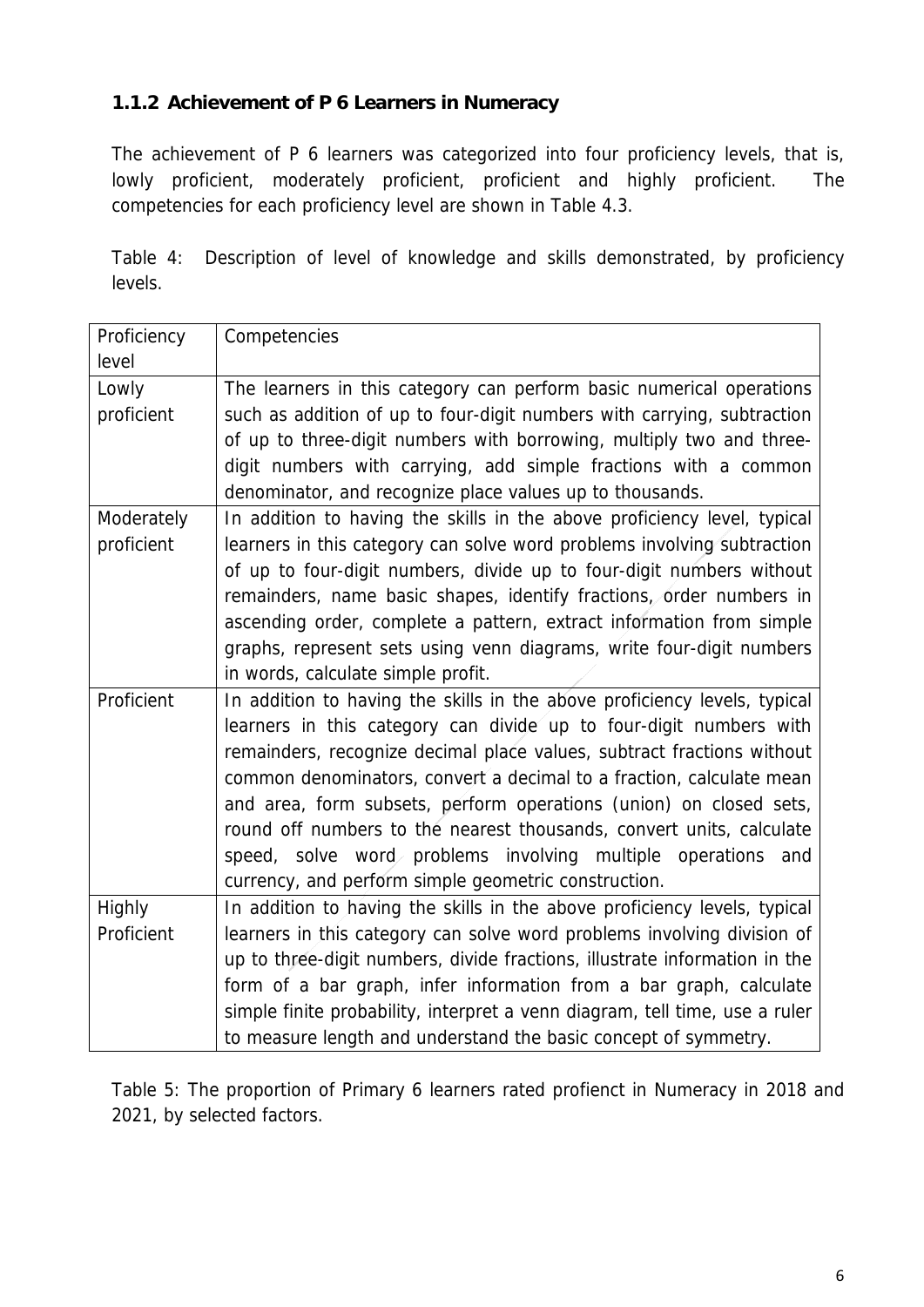| Factor    | Category | Percentage Rated   | Percentage Rated   |
|-----------|----------|--------------------|--------------------|
|           |          | Proficient in 2018 | Proficient in 2021 |
| Overall   | All      | 54.6               | 41.2               |
| Gender    | Boy      |                    | 46.4               |
|           | Girl     |                    | 36.1               |
| Location  | Urban    |                    | 57.8               |
|           | Rural    |                    | 36.3               |
| Ownership | Public   |                    | 36.1               |
|           | Private  |                    | 63.5               |

The results show that the percentage of P 6 learners rated proficient in Numeracy in 2021 dropped by 13.4 from that of 2018. This result also implies that learners were more affected in Numeracy than in Literacy in English.

The statistics for 2018 by gender, school location and ownership are not shown in the table because the focus of the study was on achievement of learners in 2021, and the 2021 assessment considered only items that worked well both in 2018 and 2021.

# **1.1.3 Achievement of Senior 3 Learners in English Language**

The achievement of S 3 learners was categorized into four proficiency levels, that is, lowly proficient, moderately proficient, proficient and highly proficient. The competencies for each proficiency level are shown in Table 6.

| Table 6: | Description of level of knowledge and skills demonstrated, by proficiency |  |
|----------|---------------------------------------------------------------------------|--|
|          | levels                                                                    |  |

| Proficiency level                                                         | Competencies                                                    |  |
|---------------------------------------------------------------------------|-----------------------------------------------------------------|--|
|                                                                           | Learners in this category can compare adjectives correctly      |  |
| Lowly proficient                                                          | and use comparative form of adjectives, form plurals from       |  |
|                                                                           | regular nouns, use quantifiers with countable nouns (money),    |  |
|                                                                           | quantifiers with countable nouns (days), extract<br>use         |  |
|                                                                           | information directly from the text, address the person whom     |  |
|                                                                           | they are writing the application to.                            |  |
| Moderately                                                                | The learners in this proficiency level can in addition to the   |  |
| proficient<br>above: use present simple tense correctly in sentences, use |                                                                 |  |
|                                                                           | the correct form of auxiliary verbs, use the second conditional |  |
|                                                                           | 'if clause', use the correct quantifier with uncountable nouns  |  |
|                                                                           | or abstract nouns, give an opinion in line with a text read,    |  |
|                                                                           | make inferences from a read text, predict an eventuality from   |  |
|                                                                           | a text read, use inferences to describe behaviour of            |  |
|                                                                           | characters in a text, draw lessons or positive behaviour from   |  |
|                                                                           | a text read, understand the story and summarize it in a         |  |
|                                                                           | phrase to bring out its general meaning and tittle, write an    |  |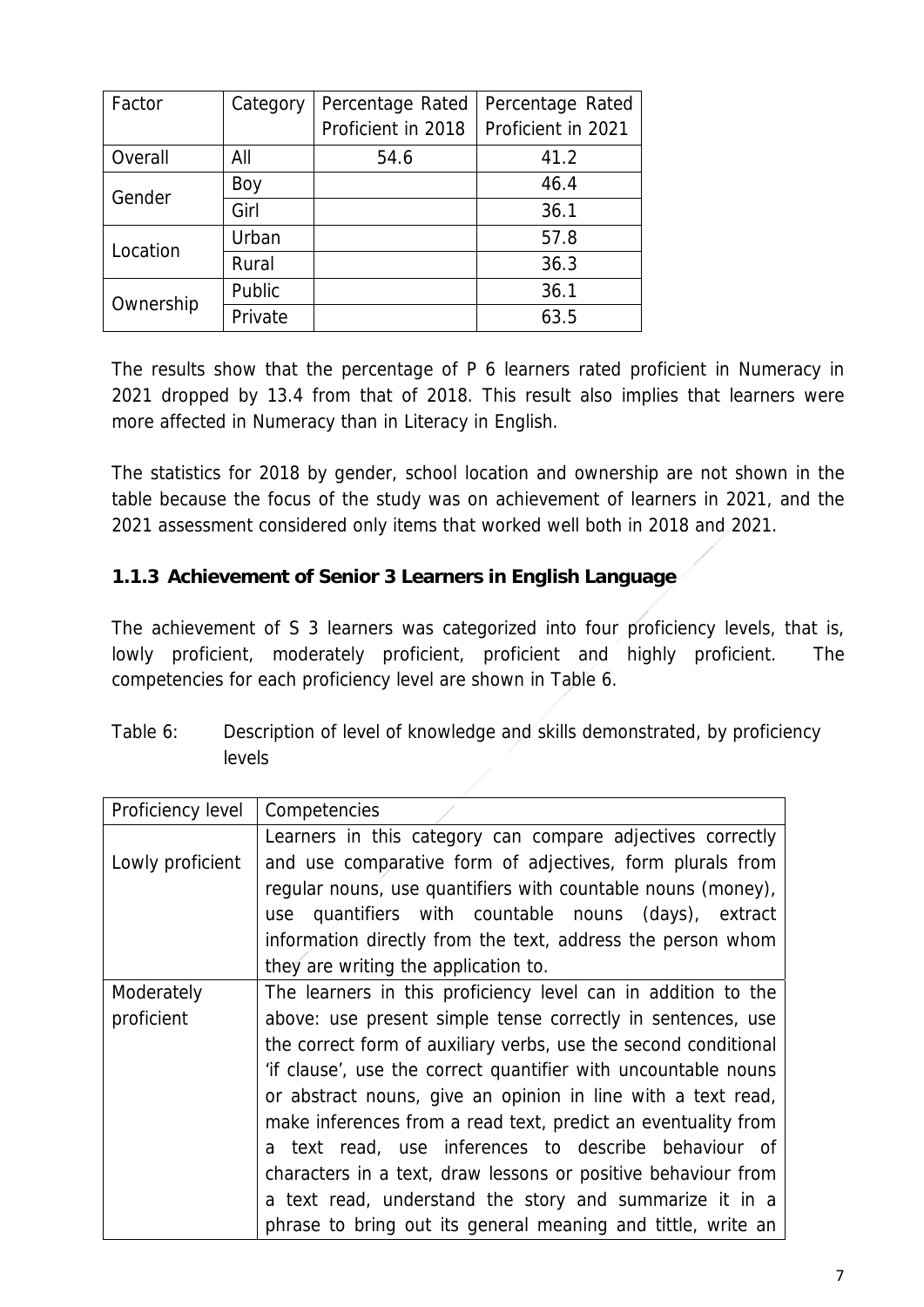| Proficiency level | Competencies                                                                                                                                                                                                                                                                                                                                                                                                                                                                                                                                                                                                                                                                                                                                                                                                                                                                                                                                                                                                                                                                                                                                                                                                                                                                                                            |
|-------------------|-------------------------------------------------------------------------------------------------------------------------------------------------------------------------------------------------------------------------------------------------------------------------------------------------------------------------------------------------------------------------------------------------------------------------------------------------------------------------------------------------------------------------------------------------------------------------------------------------------------------------------------------------------------------------------------------------------------------------------------------------------------------------------------------------------------------------------------------------------------------------------------------------------------------------------------------------------------------------------------------------------------------------------------------------------------------------------------------------------------------------------------------------------------------------------------------------------------------------------------------------------------------------------------------------------------------------|
|                   | advert including some relevant attributes, pick positive<br>behaviour from a text read and use it to derive lessons,<br>deduce knowledge and get evidence from the text read to<br>back it up, write an application letter including many of the<br>attributes of a formal letter, use information in a text to form<br>their own opinion, make deductions using information given<br>in a text read, draw from their vocabulary to explain phrases<br>in a text read, write an opinion essay including some<br>attributes of an essay such as tittle, introduction, conclusion<br>and proper format.                                                                                                                                                                                                                                                                                                                                                                                                                                                                                                                                                                                                                                                                                                                   |
| proficient        | In addition to the above, learners in this category can: use<br>the continuous aspect in tense formation, use the future<br>aspect in tense formation of verbs, form adverbs, use correct<br>prepositions in sentence, identify and use the co-relative<br>conjunction in sentences, use the correct question tag in<br>commands, write in reported speech, use<br>contrast<br>conjunctions to join two sentences, punctuate sentences<br>correctly using; exclamation marks, capital letters and<br>question marks, write an advert including most of the<br>attriubutes of an advert, use adjectives to describe a<br>character in the text read, infer from their contemporary<br>knowledge and apply it to answer questions about a text<br>read, use vocabulary to explain meaning of a phrase in the<br>text read, write an application letter with most of the<br>attributes, understand and summarize a text read in their<br>own words, extract information from a text and use their own<br>words to talk about it, state their opinion on events in a text<br>read, use adjectives or abstract nouns to describe feelings in<br>a poem, use adjectives to describe characters of people in the<br>text read, write an opinion essay using the right language in<br>terms of spelling, tense and punctuation. |
| Highly proficient | These learners can do all the above and, place comma<br>correctly to emphasize a pause in natural speech, write an<br>advert and include all the attributes, write an application<br>letter and include all the attributes of a formal letter, infer<br>knowledge or apply their contemporary knowledge to answer<br>questions on the text read, write an opinion essay with at<br>least 3 well explained points and examples                                                                                                                                                                                                                                                                                                                                                                                                                                                                                                                                                                                                                                                                                                                                                                                                                                                                                           |

Table 7: The proportion of Senior 3 learners rated proficient in English Language in 2017 and 2021, by selected factors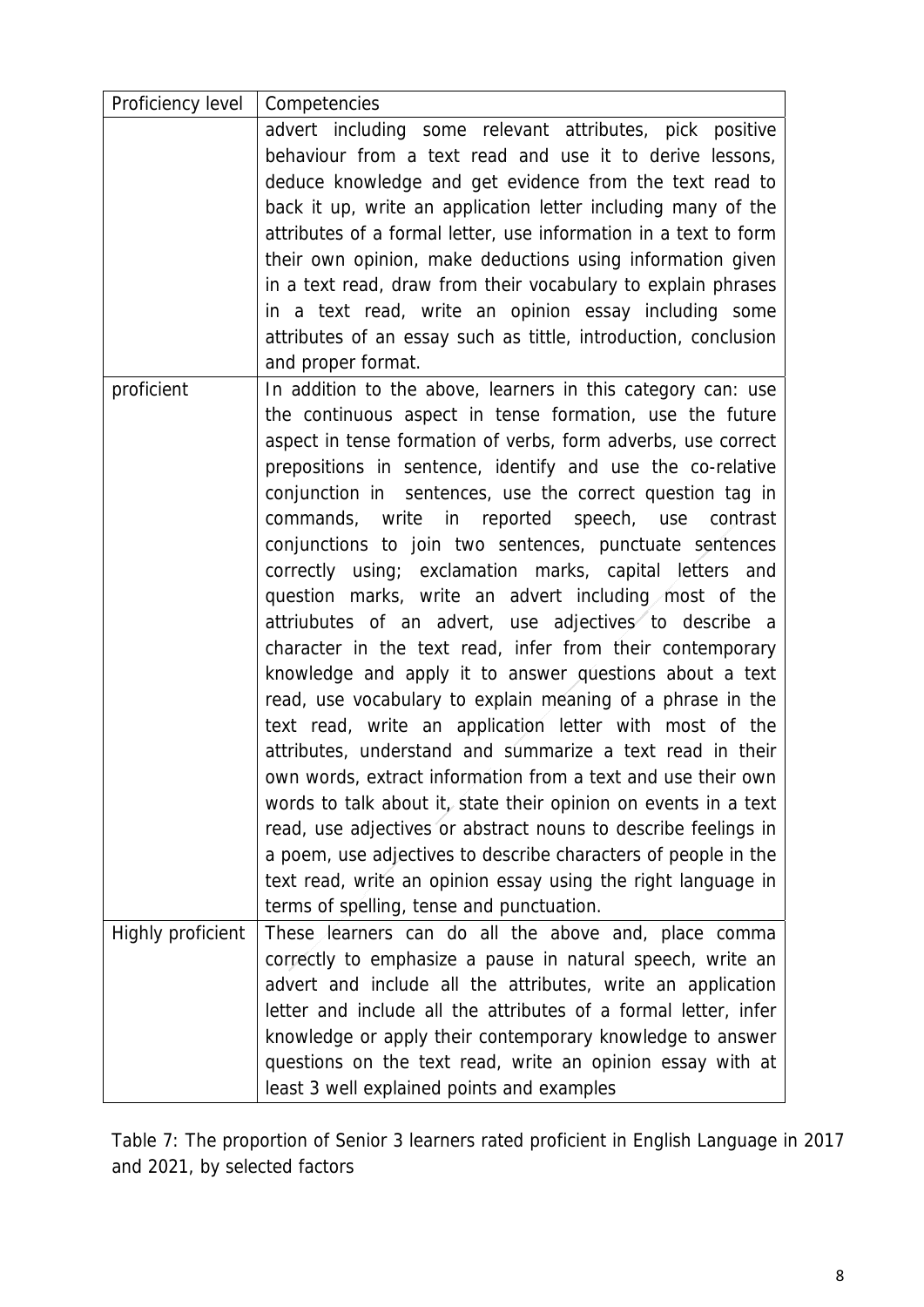| Factor    | Category | Percentage Rated   | Percentage Rated   |
|-----------|----------|--------------------|--------------------|
|           |          | Proficient in 2017 | Proficient in 2021 |
| Overall   | All      | 47.4               | 57.7               |
| Gender    | Boy      |                    | 55.4               |
|           | Girl     |                    | 60.4               |
|           | Urban    |                    | 67.9               |
| Location  | Rural    |                    | 52.4               |
| Ownership | Public   |                    | 61.0               |
|           | Private  |                    | 55.1               |

At S 3 level, results showed that the percentage of learners rated proficient in English Language in 2021 increased by 10.3 from that of 2017. This, therefore, implies that more learners actually became proficient in English Language. It is worth noting that the study in 2017 targeted only learners from hard to reach schools in the rural areas.

The statistics for 2017 by gender, school location and ownership are not shown in the table because the focus of the study was on achievement of learners in 2021, and the 2021 assessment considered only items that worked well both in 2017 and 2021.

# **1.1.4 Achievement of Senior 3 learners in Mathematics**

The achievement of S 3 learners was categorized into four proficiency levels, that is, lowly proficient, moderately proficient, proficient and highly proficient. The competencies for each proficiency level are shown in Table 8.

Table 8: Description of level of knowledge and skills demonstrated, by proficiency levels

| Proficiency level | Competences                                                                                                                                                                                                                                                                                                                                                           |
|-------------------|-----------------------------------------------------------------------------------------------------------------------------------------------------------------------------------------------------------------------------------------------------------------------------------------------------------------------------------------------------------------------|
| Lowly proficient  | Learners in this category: can write elements outside a given set,<br>know the concept of a discount, can identify the required multiples<br>and factors of given numbers, can compare quantities with same<br>units using ratios, can multiply by required multiple, can convert<br>recurring decimal into a fraction, can plot a given coordinate, can              |
|                   | manipulate an expression to obtain a simplified form, apply division<br>in conversion, understand time, know the concept of business<br>interest and its formula, are able to substitute numbers in a<br>function, understand the concept of opposite of a vector, can<br>calculate sizes of angles in a pie chart, can draw a pie chart and<br>recognize a bar chart |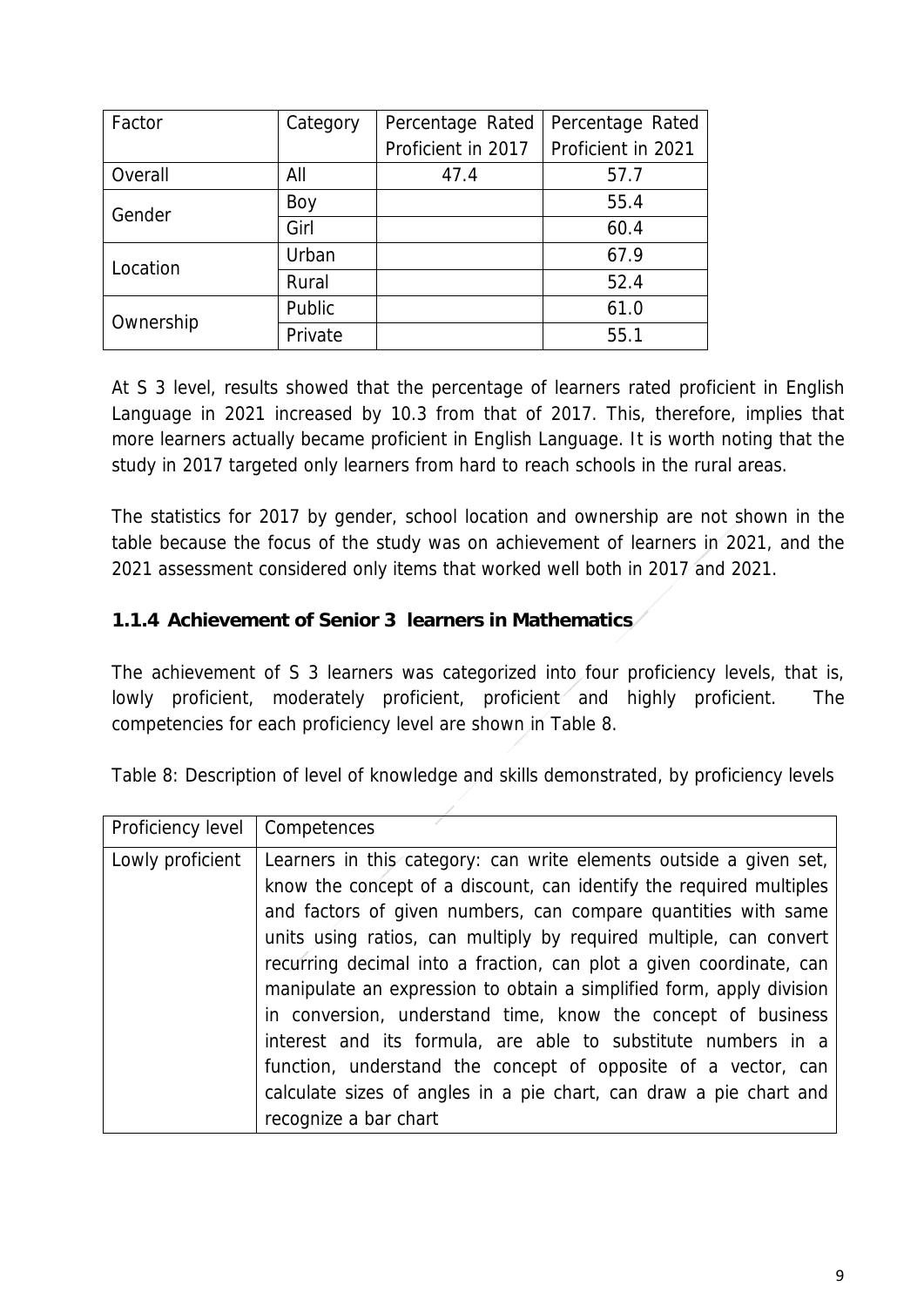| Proficiency level | Competences                                                                                                                                |
|-------------------|--------------------------------------------------------------------------------------------------------------------------------------------|
| Moderately        | Learners in this proficiency level can in addition to the above,                                                                           |
| proficient        | represent the relation between the elements on a papigram, apply                                                                           |
|                   | the concept of discount, identify required prime numbers, round off                                                                        |
|                   | decimal numbers, identify factors to find H.C.F, multiply decimal                                                                          |
|                   | numbers, decrease a number in a given ratio, divide numbers,                                                                               |
|                   | calculate the gradient of a straight line, use the concept of a<br>gradient of and coordinate on a straight line to find an equation,      |
|                   | measure angles and lengths, use angle construction procedures to                                                                           |
|                   | construct angles, apply Pythagoras theorem to calculate length,                                                                            |
|                   | manipulate basic operations (arithmetic) of numbers, perform                                                                               |
|                   | subtraction in a given base, perform correct substitution and                                                                              |
|                   | calculation of business interest, understand the concept of                                                                                |
|                   | symmetry, understand lines and geometry, understand vectors, plot                                                                          |
|                   | coordinates correctly, interpret the line graph correctly.                                                                                 |
| Proficient        | In addition to the above, learners in this category can, identify                                                                          |
|                   | angles, understand<br>the<br>difference<br>direct<br>exterior<br>between                                                                   |
|                   | proportion and inverse proportion, interpret 3D drawings accurately,                                                                       |
|                   | identify different types of polygons, understand foreign currency                                                                          |
|                   | conversions, interpret bar chart correctly, understand concept of the<br>median of data, understand circle and its properties of symmetry, |
|                   | use trigonometric ratios, understand the concept of midpoint and its                                                                       |
|                   | use, apply the concept of midpoint in situations                                                                                           |
| Highly proficient | Learners in this category can do all the above and in addition, state                                                                      |
|                   | the type of mapping, use the concept of finding the number of sides                                                                        |
|                   | using the exterior angle, describe the elements of<br>a set,                                                                               |
|                   | understand the concept of reflection as well as different properties                                                                       |
|                   | of reflection, plot lines on a coordinate, coordinate axes, understand                                                                     |
|                   | the concept of reflection in a vertical line, interpret inverse ratios<br>and compare lengths using ratios.                                |
|                   |                                                                                                                                            |

Table 9: The proportion of Senior 3 learners rated profienct in Mathematics in 2017 and 2021, by selected factors

| Factor    | Category | Percentage Rated   | Percentage Rated   |
|-----------|----------|--------------------|--------------------|
|           |          | Proficient in 2017 | Proficient in 2021 |
| Overall   | All      | 39.3               | 42.5               |
| Gender    | Boy      |                    | 47.5               |
|           | Girl     |                    | 36.7               |
|           | Urban    |                    | 49.3               |
| Location  | Rural    |                    | 38.8               |
| Ownership | Public   |                    | 40.5               |
|           | Private  |                    | 45.1               |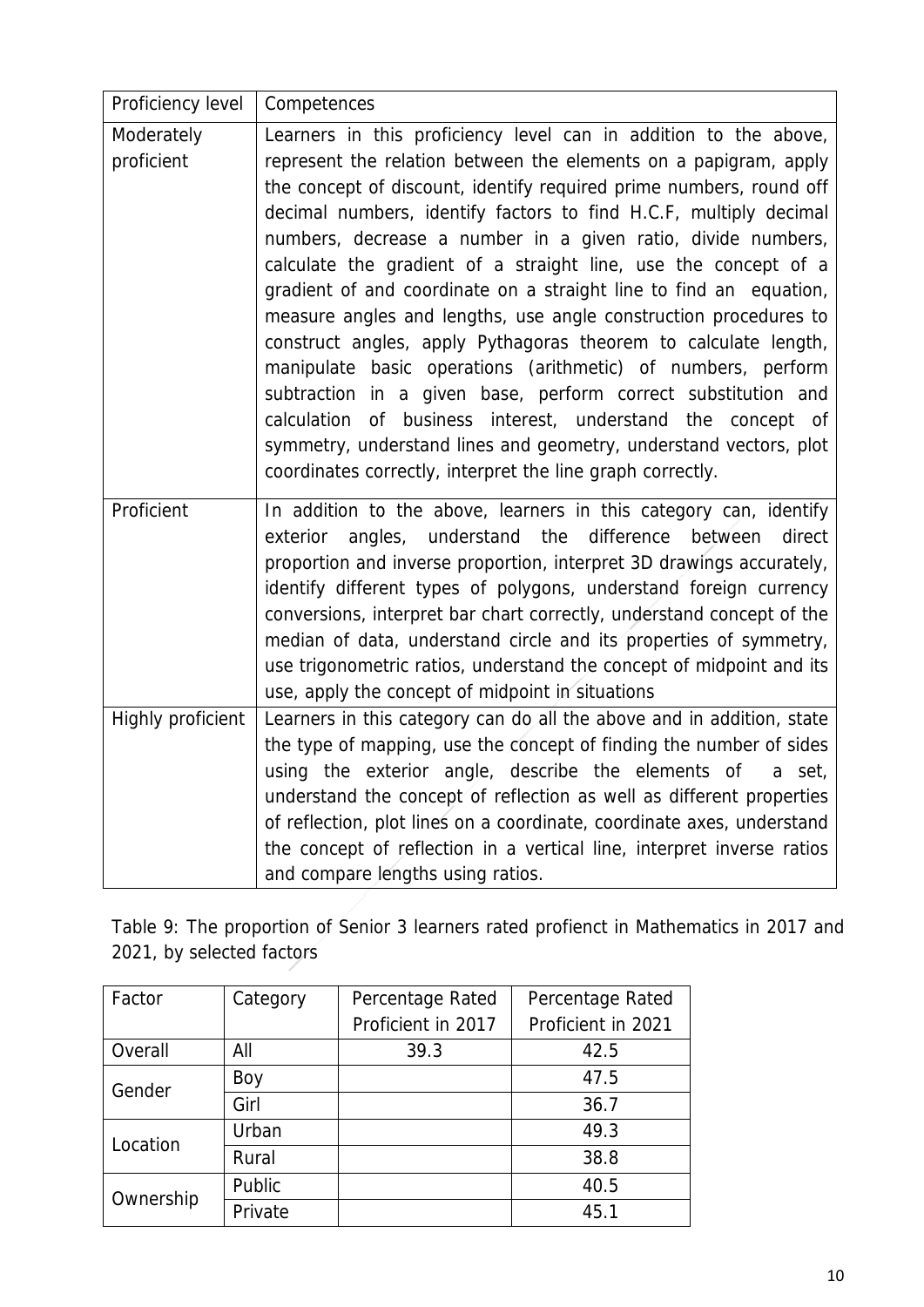The results show that the percentage of learners rated proficient in Mathematics in 2021 increased by 3.2 from that of 2017. This, therefore, implies that more learners actually became proficient in Mathematics. Like stated before, it is worth noting that the study in 2017 targeted only learners from hard to reach schools in the rural areas.

The statistics for 2017 by gender, school location and ownership are not shown in the table because the focus of the study was on achievement of learners in 2021, and the 2021 assessment considered only items that worked well both in 2017 and 2021.

# **1.2 Whether Learners learnt at home during the lockdown**

Table 10: The proportions of schools where learners stated that they learnt at home during the COVID – 19 lockdown

| Learnt | while | at | FGDs with P 6 Learners |             | FGDs with S 3 Learners |             |  |
|--------|-------|----|------------------------|-------------|------------------------|-------------|--|
| home?  |       |    | N                      | N (Percent) | N                      | N (Percent) |  |
| All    |       |    | 269                    | 179(66.5)   | 83                     | 46(55.4)    |  |
| Urban  |       |    | 208                    | 132(63.5)   | 50                     | 24(48.0)    |  |
| Rural  |       |    | 61                     | 47(77.1)    | 33                     | 22(66.7)    |  |

In almost two thirds (66.5%) of the 269 primary schools, P 6 learners reported that they had some form of learning during the lockdown while in just over half (55.4%) of the 83 secondary schools S 3 learners reported that they had some form of learning.

Similarly, the proportion of schools where the learners said that they learnt at home was higher in the rural than in the urban areas.

In less than half (48%) of the secondary schools in urban areas did S 3 learners report that there was some form of learning.

# **1.2.1 Mode of learning during lockdown**

Table 11: The percentage of schools by how their learners repordedly learnt at home during the lockdown

|                                     |           | FGDs with P 6 | FGDs with S 3 |         |
|-------------------------------------|-----------|---------------|---------------|---------|
| Mode of learning                    |           | Learners      | Learners      |         |
|                                     | $N = 179$ | Percent       | $N = 46$      | Percent |
| Radio                               | 141       | 78.8          | 42            | 91.3    |
| Home study materials                | 132       | 73.7          | 35            | 76.1    |
| Television                          | 111       | 62.0          | 31            | 67.4    |
| Coaching by family member or others | 60        | 11.3          | 17            | 10.1    |
| Zoom meeting                        | 14        | 7.8           | 6             | 13.0    |
| Group discussions                   | 3         | 1.7           | 3             | 6.5     |

Both P 6 and S 3 learners in more than 60% of the primary and secondary schools reported that they continued to learn during the lockdown through: Radio, Home study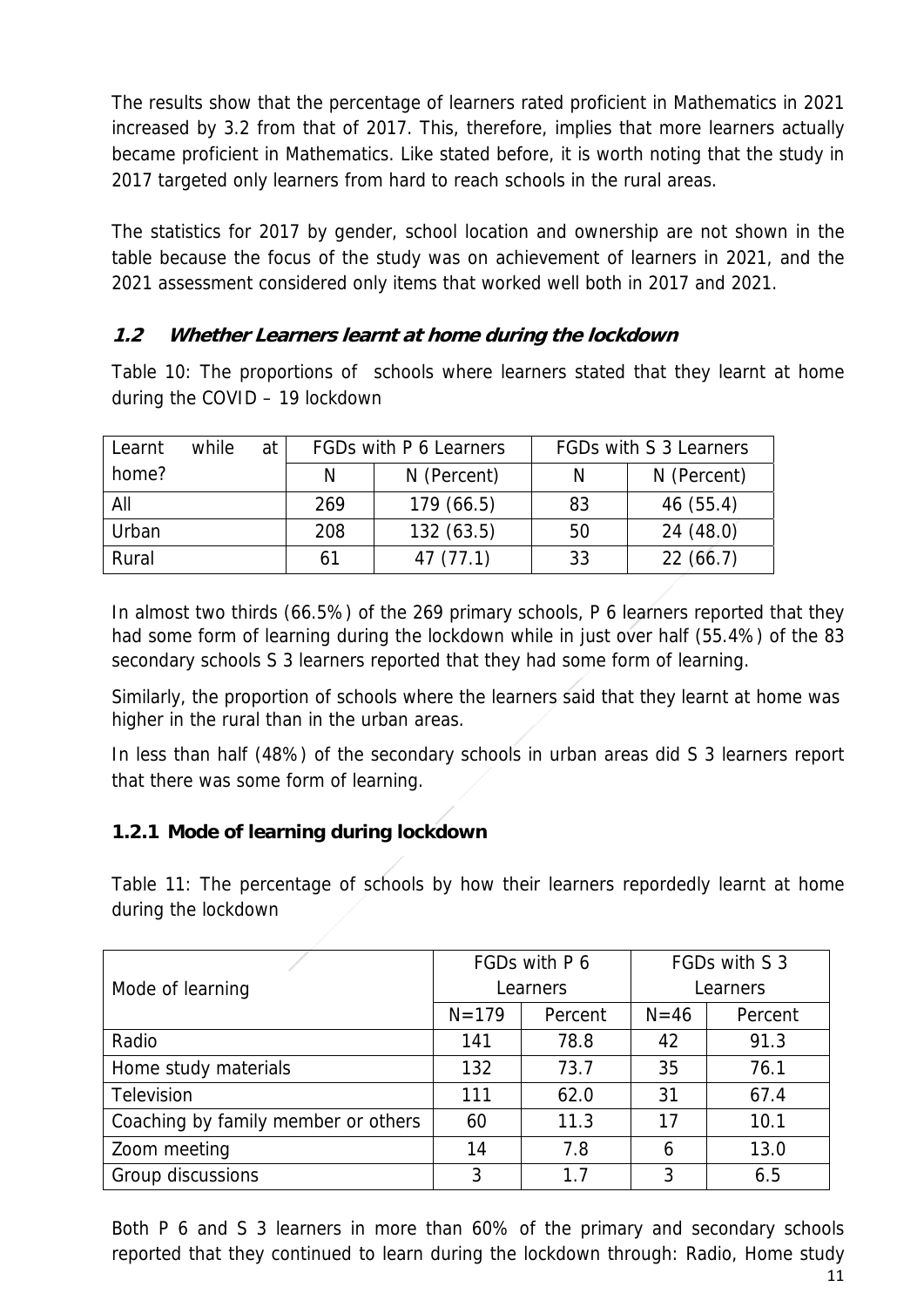materials distributed by MoES or Television. The other mode of learning used by learners in 10% or less of the schools were: coaching, zoom meeting or group discussion.

# **1.3 Why some learners never learnt while at home during Lockdown**

Table 12: The proportions of schools by reasons why their learners did not learn while at home during lockdown

| Reason                         | FGDs with P 6 Learners |         | FGDs with S 3 Learners |         |
|--------------------------------|------------------------|---------|------------------------|---------|
|                                | $N = 90$               | Percent | $N = 37$               | Percent |
| Home chores                    | 66                     | 73.3    | 30                     | 81.1    |
| Casual labor                   | 45                     | 50.0    | 25                     | 67.6    |
| There was no learning material | 14                     | 15.6    | 5                      | 13.5    |
| or facility                    |                        |         |                        |         |
| Loss of interest               |                        | 0.0     | 4                      | 10.8    |

In at least half of the primary schools and two-thirds of the secondary schools, learners could not learn during the lockdown because of engagement in home chores and casual labour. They never had time to learn during the day and would feel tired at the end of the day's work. In 10% of the secondary schools, S 3 learners reported that they could not learn while at home because they had lost interest in learning.

# **Objective Two: To establish the effects of COVID 19 on learners**

# **2.1 Have all the learners reported back to school?**

Table 13: The proportion of learners and teachers who returned back to school after the COVID – 19 lockdown.

| Factor              | Category | P 6 Learners | S 3 Learners |
|---------------------|----------|--------------|--------------|
| Overall return rate | All      | 90.6         | 87.4         |
| Gender              | Male     | 89.8         | 87.4         |
|                     | Female   | $92.0*$      | 86.8         |
| Location            | Urban    | 98.1*        | 89.9         |
|                     | Rural    | 88.7         | 84.2         |
| Ownership           | Public   | 88.2         | 88.8         |
|                     | Private  | $101.5*$     | 85.3         |

\* Shows significant difference at 5% level of significance.

The results show that 10% of the P 6 learners and 13% of the S 3 learners did not report back to school. Gender wise, the proportion of P 6 girls (8%) who did not report back to school was significantly lower than that of boys (10.2%), male learners were more affected than female learners. The proportion of P 6 learners in rural areas (11.3%) who did not return back to school was also significantly higher than that of urban areas (1.9%) While private primary schools gained more P 6 learners ( $1.5\%$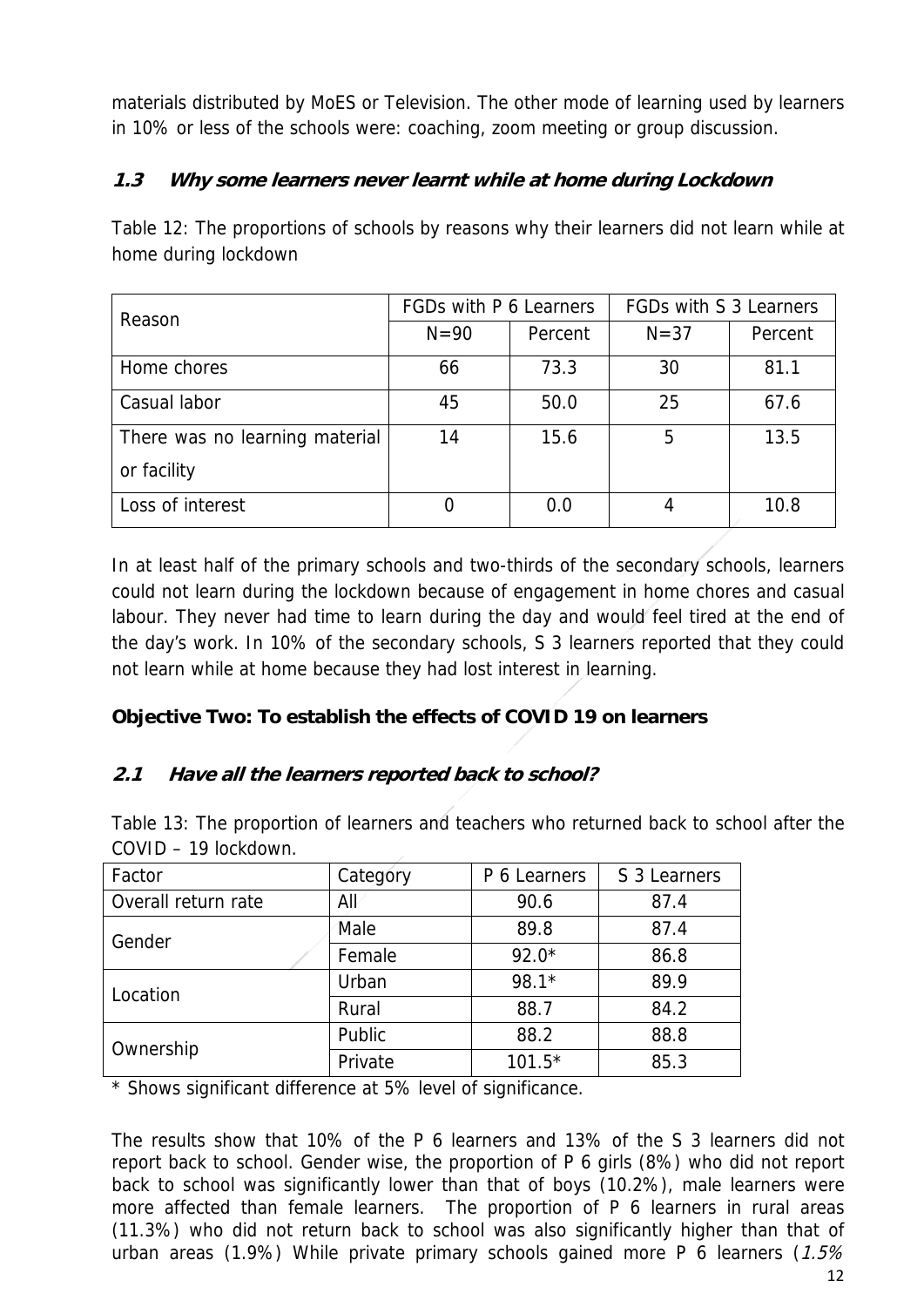more) at re-opening, 11.8% of the learners in public primary schools did not return back to school.

At S 3 class, there was no significant variation in the proportion of learners who did not return back to school by gender, location or school ownership i.e., they were affected equally gender-wise, location-wise or ownership-wise.

# **2.2 Reasons Why Some Learners Did Not Report Back To School After The Lockdown**

In order to overcome the challenge of locating for interview those learners who had not reported back to school, parents of those learners were interviewed on their behalf through phone calls.

Table 14: The proportions of parents who gave reasons why their children did not report to school after COVID – 19 lockdown

| Reasons why learners did not return to | Parents of P 6 |         | Parents of S 3 |         |
|----------------------------------------|----------------|---------|----------------|---------|
|                                        | Learners       |         | Learners       |         |
| school                                 | $N = 352$      | Percent | $N = 118$      | Percent |
| Lack of tuition fees                   | 137            | 38.9    | 48             | 40.7    |
| Daughter got pregnant                  | 63             | 17.9    | 36             | 30.5    |
| Learner prefers casual labour to       | 49             | 14.0    | 14             | 11.9    |
| studies                                |                |         |                |         |
| Learner lost interest in studies       | 47             | 13.4    | 8              | 6.8     |
| Early marriages                        | 35             | 9.9     | 27             | 22.9    |
| Sickness of the learners               | 27             | 7.7     | 5              | 4.2     |
| Domestic violence (misunderstanding    | 9              | 2.6     | ∩              | 0.0     |
| between parents)                       |                |         |                |         |
| Fear of contracting Covid-19           | 5              | 1.4     |                | 0.0     |

According to parents, the following are the reasons why their children did not report back to school after the lockdown;

- a) Lack of tuition fees was a hindrance to 40% of both P 6 and S 3 learners who did not return to school.
- b) Teenage pregnancy affected 18% of P 6 and 30.5% of S 3 girls who did not return to school while early marriages hindered 10% of P 6 and 23% of S 3 learners who did not return to school.
- c) Preference for casual labour over studies hindered 14% of P 6 and 12% of S 3 learners who did not return to school.
- d) Loss of interest in the studies affected 13% of P 6 and 7% of S 3 learners who did not return to school.
- e) Other challenges included learners becoming sick, domestic violence and fear of contracting Covid-19.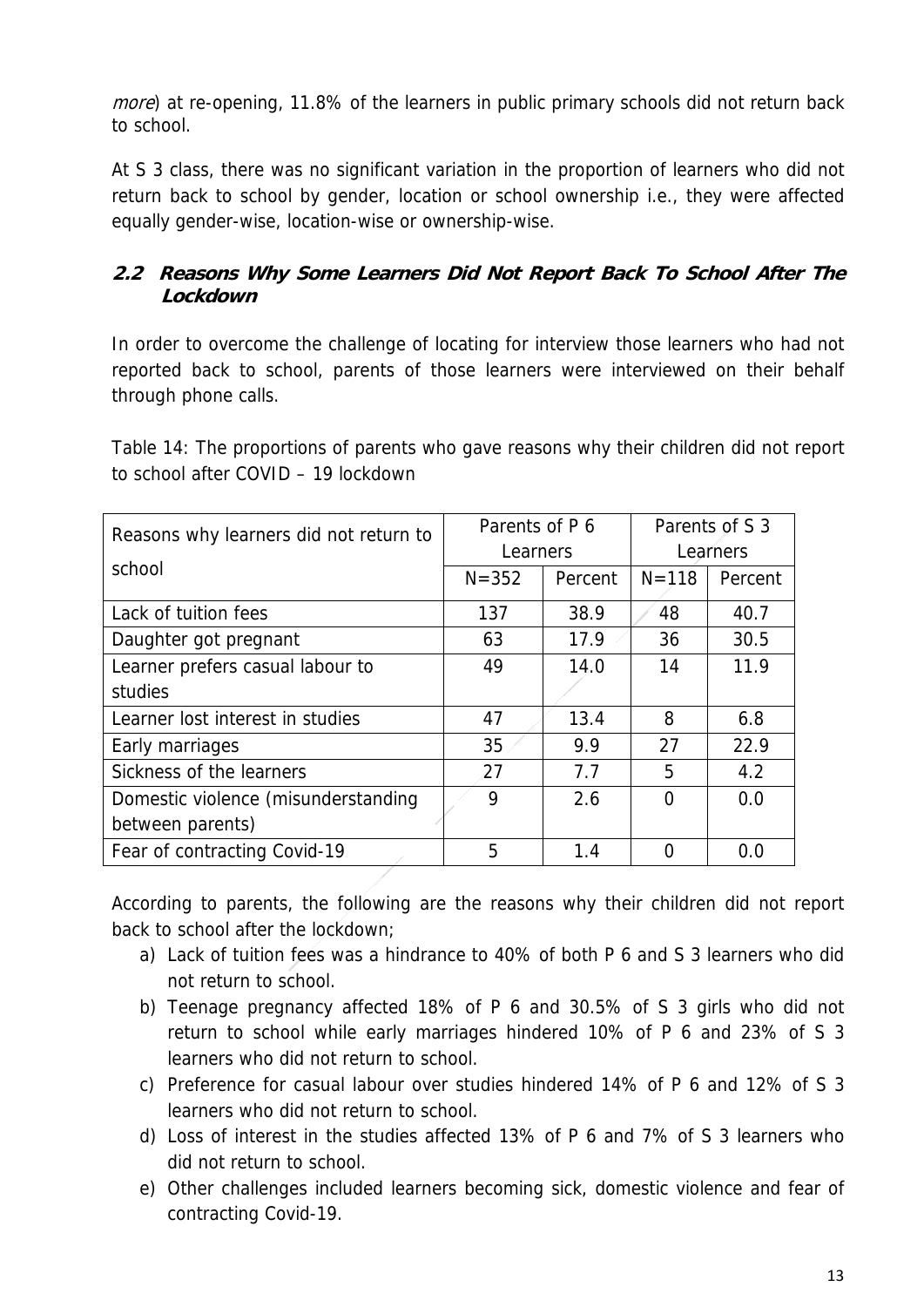| Future plans                     | Percentage of S 3 | Percentage of P 6 |
|----------------------------------|-------------------|-------------------|
|                                  | parents           | parents           |
|                                  | All               | All               |
| Take the child back to school    | 46.6              | 48.6              |
| when finances are there          |                   |                   |
| Go back to school after delivery | 28.8              | 18.8              |
| Take child back to school after  | 10.2              | 7.7               |
| counselling                      |                   |                   |
| Take the child for specialized   | 10.2              | 12.8              |
| courses (skilling)               |                   |                   |

## **2.3 Parents' plan for children who did not report back to school after lockdown**

Although 8.5% of parents of P 6 learners and 10.2% of parents of S 3 learners did not have any plan at all for their children's return to school, the majority of them reportedly had some plan. The plans include;

- a) Parents who lacked school (tuition) fees for their children, reported that they planned to take the learners back to school when finances become available.
- b) Parents whose daughters got pregnant, planned to take them back to school after delivery.
- c) Parents whose children preferred casual labour to formal studies, planned to take the children for skilling courses.
- d) Parents whose children lost interest in formal studies, planned to talk to (counsel) them in order to convince them to go back to school.

# **2.4 Challenges faced by learners during lockdown**

Table 15: The proportions of schools in accordance with the challenges faced by their learners during lockdown

|                                      | FGDs with P 6 |         | FGDs with S 3 |         |
|--------------------------------------|---------------|---------|---------------|---------|
| Challenges faced by learners         | Learners      |         | Learners      |         |
|                                      | $N = 269$     | Percent | $N = 83$      | Percent |
| Child labour                         | 207           | 77.0    | 66            | 79.5    |
| Sexual harassment/early marriages    | 168           | 62.5    | 65            | 78.3    |
| Domestic violence                    | 148           | 55.0    | 60            | 72.3    |
| Rape of girls                        | 55            | 20.5    | 27            | 32.5    |
| Inadequate finances to cater for     | 46            | 17.1    | 28            | 33.7    |
| family needs                         |               |         |               |         |
| Inadequate parental support to girls | 43            | 16.0    | 17            | 20.5    |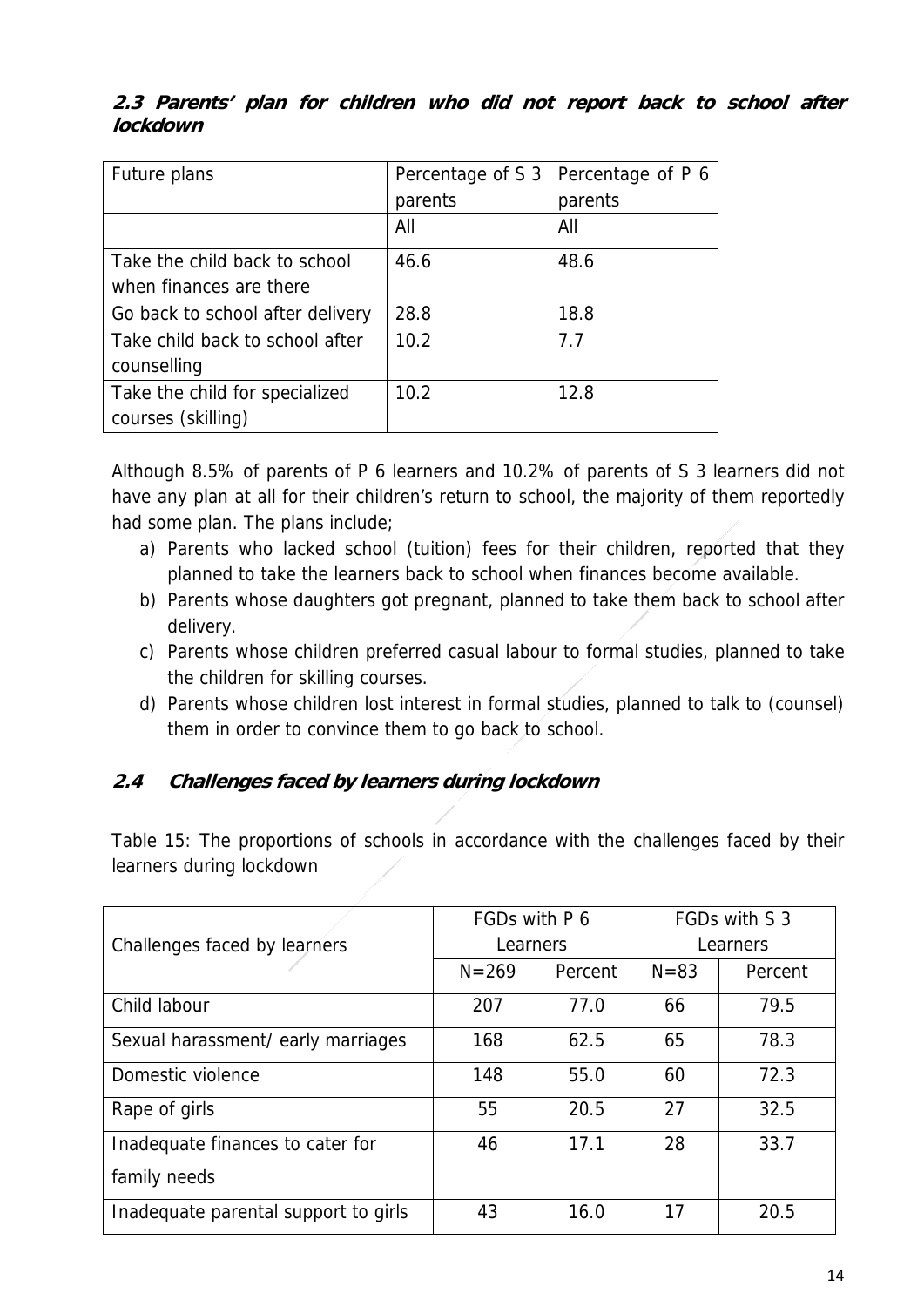| Arrests by police                    | 38 | 14.1 | 31 | 37.4 |
|--------------------------------------|----|------|----|------|
| Kidnaps                              | 26 | 9.7  |    | 8.4  |
| Idleness/ joining bad peer groups    | 22 | 8.2  | 14 | 16.7 |
| Teenage pregnancy                    | 20 | 7.4  | 11 | 13.3 |
| Inability to worship (i.e., prayers) |    | 3.4  |    | 3.6  |
| Uncertainity about re-opening date   |    | 1.5  |    | 4.8  |

In at least 55% of primary schools and at least 72% of secondary schools, learners reported that they faced the following challenges;

- a) *Child labour* the learners reported that they were over-worked (got tired). They suggested that amount of domestic work given should be regulated.
- b) *Domestic violence* disputes between parents/quardians and their use of abuse language, corporal punishments, etc on the children. Some of them became traumatized. They suggested that parents should peacefully settle disputes and also guide and counsel their children instead of abusing them.
- c) Sexual harassment by relatives and other community members/ early marriages. They suggested that learners should be empowered to report child abuse and domestic violence to police.

The other challenges reported by learners in less than 40% of the schools were;

- d) Inadequate finances to cater for family needs  $-$  they suggested that government should support citizens with relief e.g., funds and food.
- e) Inadequate parental support to girls/teenage pregancy they suggested that parents should provide for the girls.
- f) Kidnaps/Arrests by police/Idleness/joining bad peer groups they suggested that teenagers should be sensitised by parents and or community leaders against the dangers of joining bad groups.
- g) Inability to worship and uncertainty about schools reopening date.

## **2.5 The good things Learners who reported back to school learnt at home during the lockdown**

Table 16: The proportions of schools by the good things learners learnt at home during lockdown

|                                            | FGDs with P 6 |         | FGDs with S 3 |         |
|--------------------------------------------|---------------|---------|---------------|---------|
| Good things learnt                         | Learners      |         | Learners      |         |
|                                            | $N = 269$     | Percent | $N = 83$      | Percent |
| Acquired basic skills such as baking       | 241           | 89.6    | 81            | 97.6    |
| Experienced positive behavioural change    | 148           | 55.0    | 47            | 56.6    |
| Acquired new knowledge                     | 111           | 41.3    | 44            | 53.0    |
| Experienced attitude change i.e., mind set | 66            | 24.5    | 29            | 34.9    |
| Acquired entreprenuership skills           | 8             | 3.0     | Q             | 10.8    |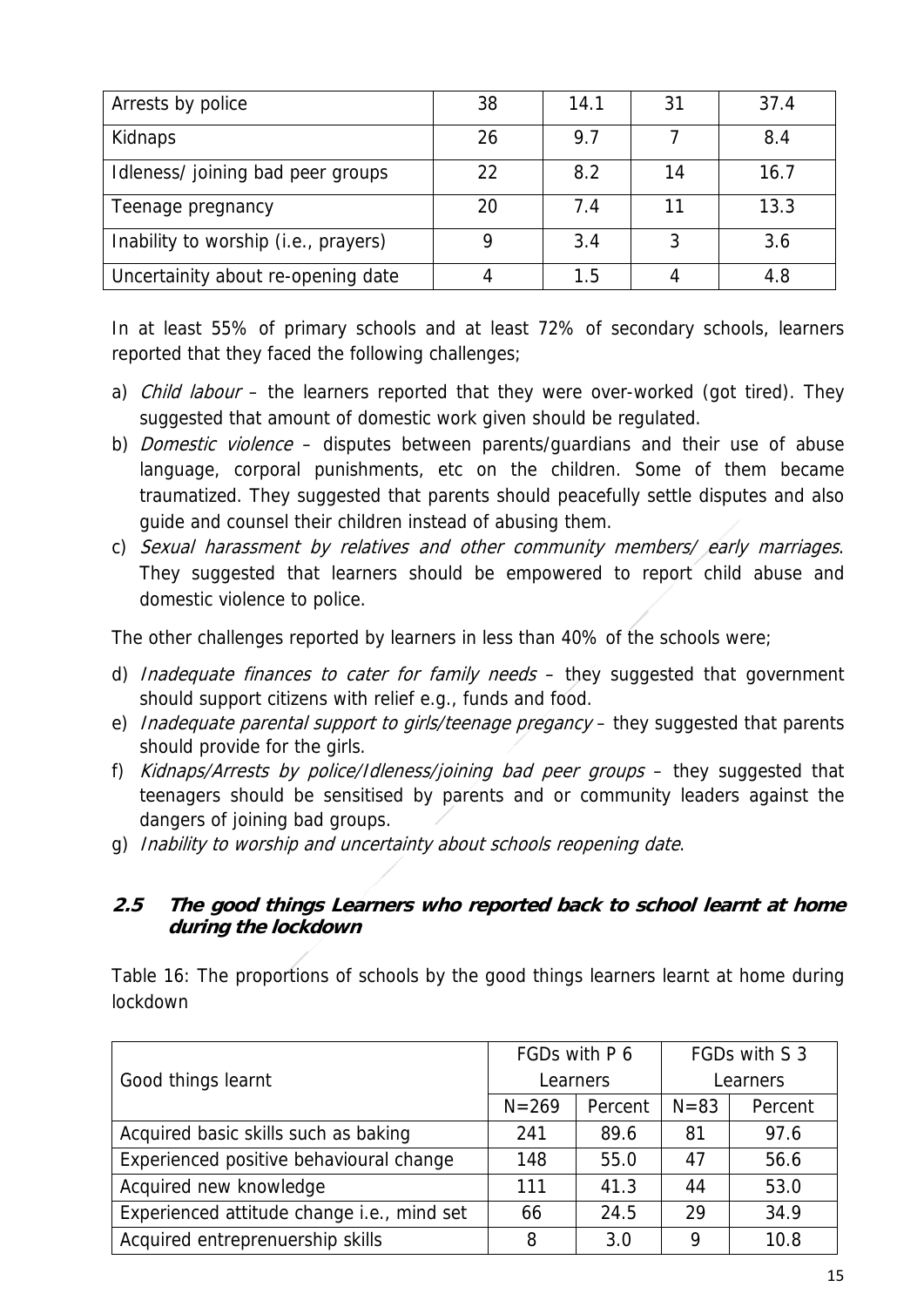In at least 90% of the primary and secondary schools, the learners reported that they acquired basic skills relevant to house chores like cleaning, cooking and washing, and baking during the lockdown.

The learners in over half of the primary and secondary schools also did say that they experienced positive behavioral change during the lockdown. Learners in some of the schools reportedly acquired new knowledge, experienced positive attitude (mind set) or entrepreneurship skills.

## **Objective Three: To establish the effects of COVID-19 on teachers**

## **3.1 Have all the teachers returned to school?**

Table 17: The proportion of teachers who reported back to school after the COVID – 19 lockdown.

| Factor              | Category | P 6 Teachers | S 3 Teachers |
|---------------------|----------|--------------|--------------|
| Overall return rate | All      | 104.7        | 103.2        |
| Gender              | Male     | 102.4        | 102.4        |
|                     | Female   | 108.5        | 107.6        |
| Location            | Urban    | 101.7        | 96.6         |
|                     | Rural    | 105.5        | 111.5        |
| Ownership           | Public   | $107.4*$     | 107.8        |
|                     | Private  | 2.1          | 96.6         |

\* Shows significant difference at 5% level of significance.

Overall, results show that more teachers in public schools reported back to teach P 6 and S 3 learners at re-opening i.e., 7.4% more at P 6 and 7.8% more at S 3. This is attributed to the fact that some of the teachers of lower classes were also summoned back to school to handle the extra streams created for P 6 and S 3 learners as a result of social distancing. However, 8% of the P 6 teachers and 3.4% of the S 3 teachers in private schools did not report back to school. The difference was significant amongst P 6 teachers, by school ownership. While secondary schools in rural areas had 11.5% more teachers of S 3 learners reporting back at re-opening, 3.4% of the teachers in urban schools did not report back to school.

It is important to note that this study considered the number of teachers who were handling P  $6 - P$  7 and S  $3 - S$  4 at re-opening rather than how many of those very teachers who taught P 6 – P7 and S 3 – S 4 classes before the lockdown did not report back to school.

## **3.2 The reasons given by the teachers who did not report back to teach after lockdown**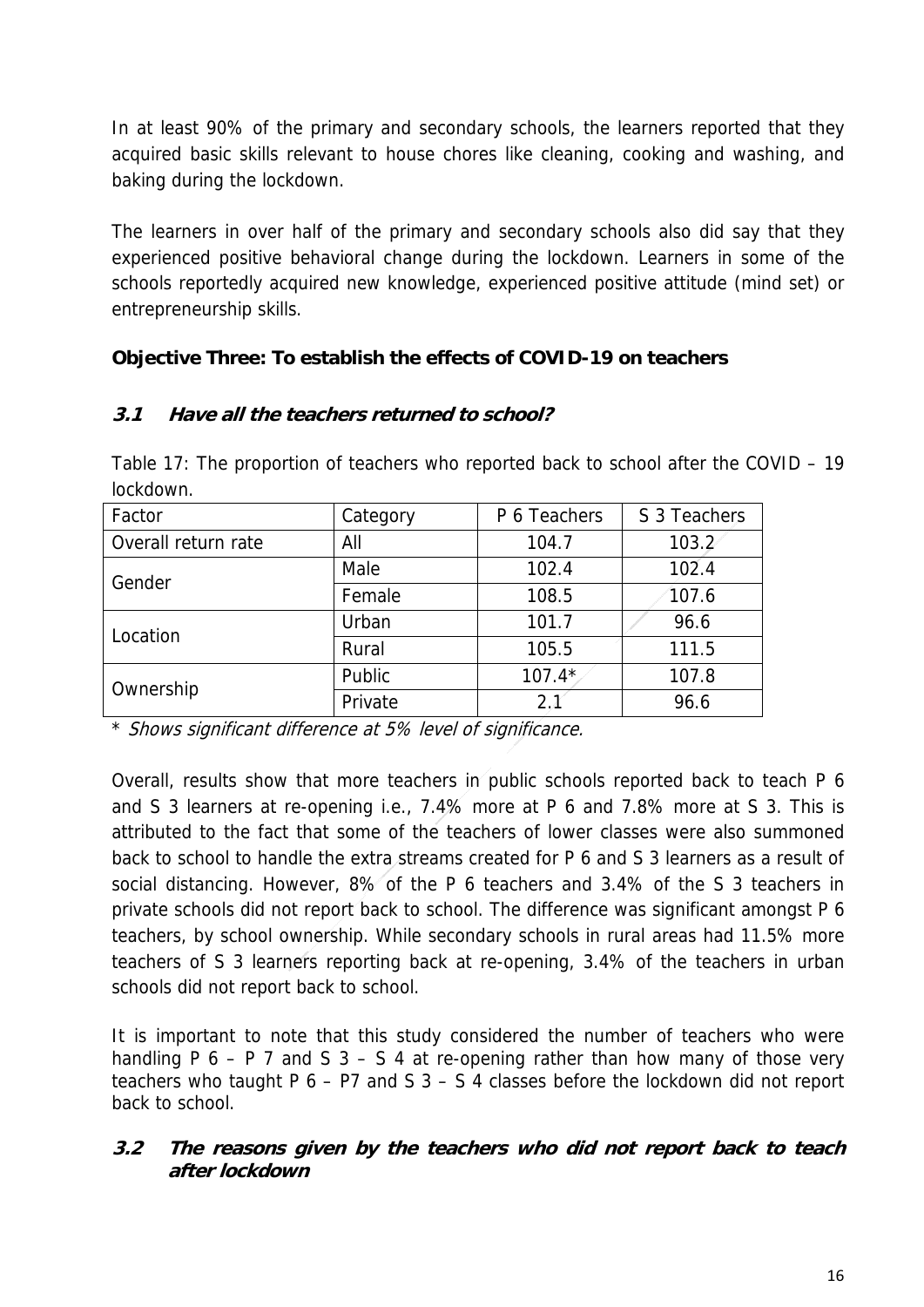A majority of the 47 teachers of primary 6 class and 23 teachers of senior three class who did not report back to teach after lockdown said that they either had no pay or the pay was inadequate to sustain their financial needs. They observed that the income generating activities they had established became a better alternative

# **3.3 Whether teachers who reported back to school experienced any challenges during the lockdown**

Teachers of P 6 and S 3 classes who reported back to school after the lockdown were also interviewed in order to elicit their views on how the pandemic affected them.

Table 18: The proportions of practicing teachers who mentioned the challenges they faced during the COVID – 19 lockdown

| Challenges faced during the lockdown      | P 6 Teachers |         | S 3 Teachers |         |
|-------------------------------------------|--------------|---------|--------------|---------|
|                                           | $N = 519$    | Percent | $N = 165$    | Percent |
| No salary/Inability to provide for family | 237          | 46.8    | 110          | 66.7    |
| and friends                               |              |         |              |         |
| No allowances                             | 189          | 37.4    | 99           | 60.0    |
| Unable to visit friends and relatives     | 274          | 54.2    | 75           | 45.5    |
| because of high transport costs           |              |         |              |         |
| Psychological torture due to engagement   |              |         |              |         |
| in low class enterprise underated by      | 16           | 3.2     | 13           | 7.9     |
| community members                         |              |         |              |         |
| Unruly children/daughter eloped           | 31           | 6.1     | 13           | 7.9     |
| Idleness/boredom                          | 30           | 5.9     | 13           | 7.9     |
| Marriage break down (disputes)            | 51           | 10.1    | 10           | 6.1     |
| Forgetfulness of subject content/Lost of  | 18           | 3.6     | 3            | 1.8     |
| interest in teaching                      |              |         |              |         |

A total of 519 teachers of P 6 class and 165 of S 3 class who reported back to school were interviewed. Nearly all of them (97.5% of P 6 and 100% of S 3) reported that they faced some form of challenges during the lockdown. The teachers who did not report back to school also experienced similar challenges.

Teachers in the majority of primary and secondary schools experienced financial distress and social challenges;

a) About 47% of those teachers of P 6 class and two-thirds (66.7%) of those teachers of S 3 class experienced inability (financial distress) to provide for their family and friends because there was no salary for teachers in private schools and also lack of allowances of any kind for those teachers in public schools.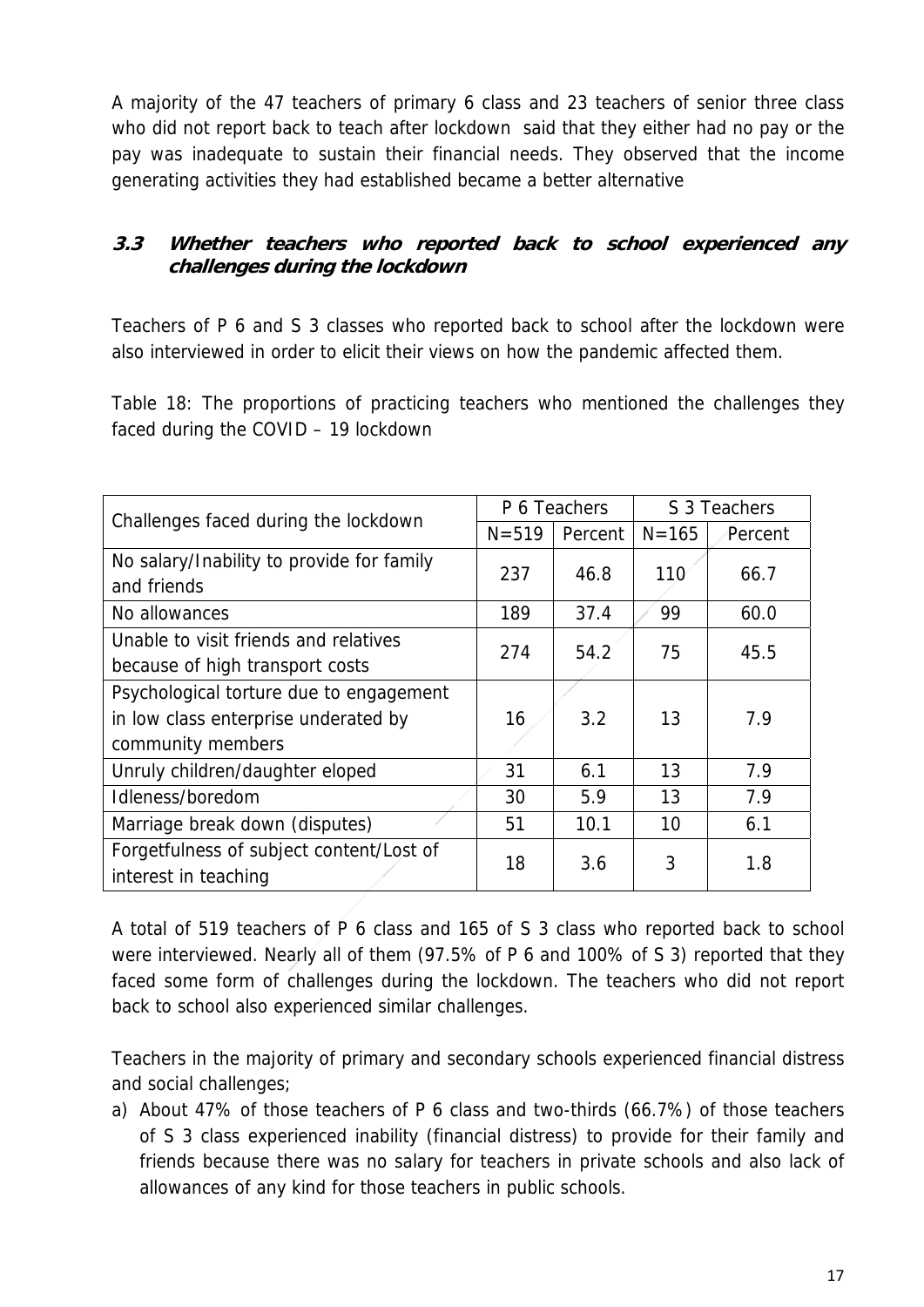b) Because of high transport costs and other restrictions, about a half of the teachers did say that they were not able to make visits to any person so as to relieve the stress of the pandemic.

The affected teachers suggested that the challenge of financial distress could have been mitigated through;

- a) Government giving teachers interest free loans.
- b) Government supporting teachers in private schools with relief in form of rent, food stuff and medication or allowing teachers to access a percentage of their savings with NSSF/pension funds.
- c) Private schools continuing to pay salaries to teachers or provide relief in form of rent, food stuff and medication.

#### **3.4 The good things experienced by the teachers who reported back to school after the lockdown**

Table 19: The proportions of teachers who reported back by the good things they experienced during the lock down

| Achievements during the lockdown           | P 6 Teachers |         | S 3 Teachers |         |
|--------------------------------------------|--------------|---------|--------------|---------|
|                                            | $N = 519$    | Percent | $N = 165$    | Percent |
| Had enough time for family/community/ self | 404          | 77.8    | 121          | 73.3    |
| Started income generating activities       | 299          | 57.6    | 108          | 65.5    |
| Became creative (innovative)               | 204          | 39.3    | 63           | 38.2    |
| Had enough time for their side business    | 150          | 28.9    | 52           | 31.5    |
| Received support from family members,      | 105          | 20.2    | 31           | 18.9    |
| friends and school authority               |              |         |              |         |
| Received support from government/NGO       | 49           | 9.4     | 6            | 3.6     |

Although teachers experienced a number of challenges, they also benefited in many things which included;

- a) Having enough time with/for the family/community/self 77.8% P 6 teachers and 73.3% S 3 teachers
- b) Starting income generating activities 57.6% P 6 teachers and 65.5% S 3 teachers
- c) Becoming creative (innovative) 39.3% P 6 teachers and 38.2% S 3 teachers
- d) Having enough time for their side businesses 28.9% P 6 teachers and 31.5% S 3 teachers
- e) Receiving support from family members, friends, school authority and Government or NGOs – 29.6% P 6 teachers and 22.5% S 3 teachers

## **3.5 What will happen to the income generating activities now that the schools are fully open?**